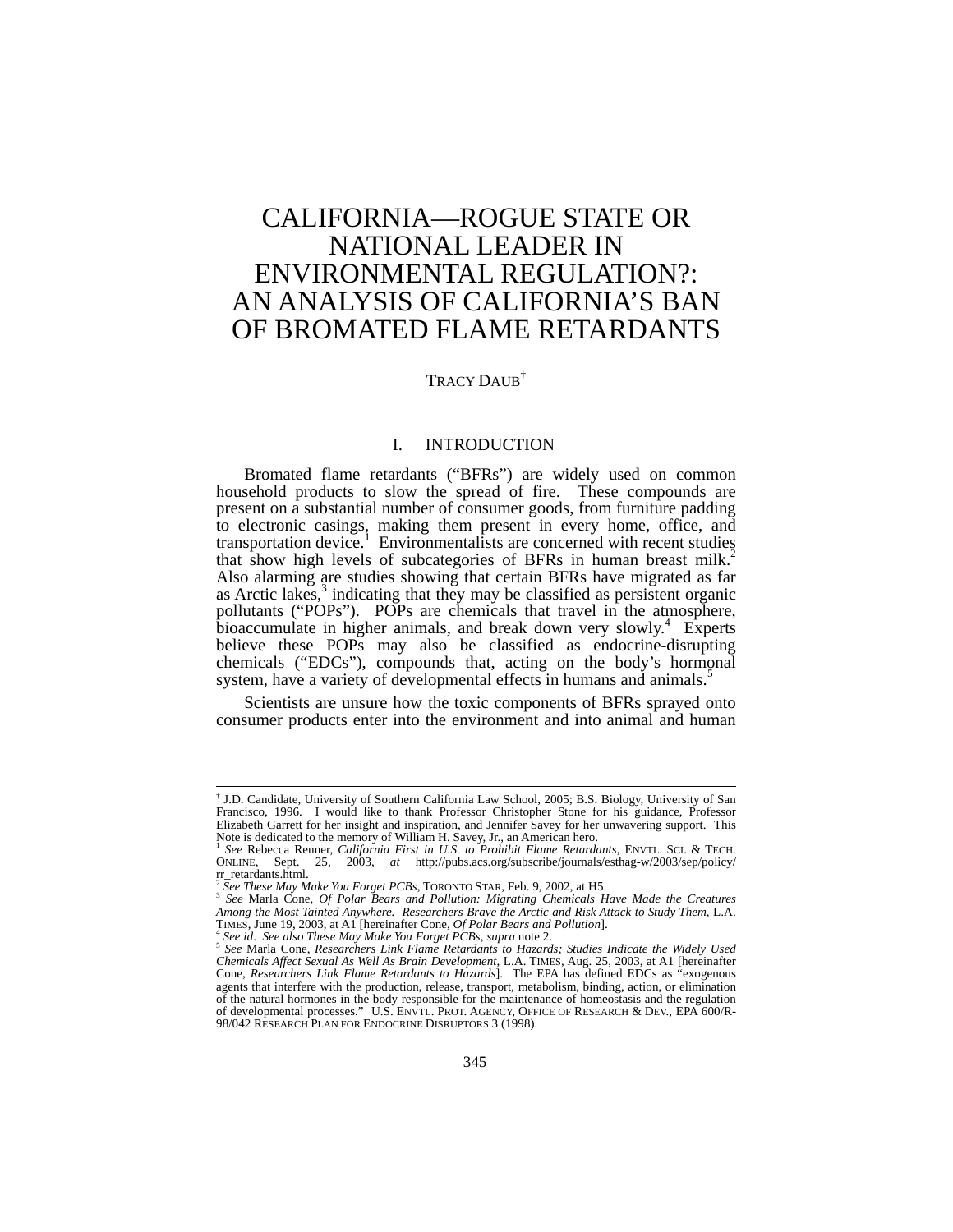systems.<sup>6</sup> Some experts suspect that the dust from old furniture containing foam in homes and offices is the primary source, while others believe the danger mainly comes from consumption of fish from contaminated waters.<sup>7</sup> It is also believed that the BFR molecules are able to cling to atmospheric particles, allowing them to migrate long distances.<sup>8</sup> What is certain, however, is that these chemicals are building up in humans, especially in breast milk, at a rate that concerns toxicologists and environmentalists.<sup>5</sup>

In response to increasing concerns about the safety of these compounds, many countries have begun to regulate or ban them.<sup>10</sup> The Environmental Protection Agency ("EPA") usually administers such action in the United States; however, in the wake of its inaction, the California Legislature has taken the reins and banned two types of  $BFRs$ <sup>11</sup>. The California legislation phases out the use of certain BFRs by  $2008$ ,<sup>12</sup> making California the American front-runner for such a ban.

While it may be the safest way to handle the potential toxic threat of BFRs, the California ban has national implications. California is the largest U.S. consumer of products containing BFRs, and as such, this ban has effectively shut down the market for BFR-containing products in all states.<sup>13</sup> State legislation that has such a national effect implicates issues of federalism: Should a state pass legislation that is so far-reaching? This Note attempts to answer that question by examining the issues arising from the BFR controversy, by explaining what is currently known about BFRs, their toxicity and potential benefits in commercial products, and next, by discussing the California legislation. Finally, it will address some of the federalism issues raised by the California ban.

In considering the issues of federalism and preemption, it is necessary to examine the powers of regulation available to the EPA. The majority of the EPA's authority to act with regard to BFRs consists of the Toxic Substance Control  $\text{Act}$  ("TSCA"),<sup>14</sup> which governs the federal regulation of toxic substances and dictates when states may act, and the Endocrine Disruptor Screening Program ("EDSP"), a multi-agency screening and

<sup>13</sup> See Kara Sissell, *Great Lakes Agrees to Flame Retardant Phaseout*, CHEM. WEEK, Nov. 12, 2003, at 13. <sup>14</sup> *See* Toxic Substance Control Act, 15 U.S.C. §§ 2601–92 (2004).

 <sup>6</sup> *See* Marla Cone, *Cause for Alarm Over Chemicals: Levels of Common Fire Retardants in Humans are Rising Rapidly, Especially in the U.S. Animal Tests Show Effects on the Brain, L.A. TIMES, Apr. 20, 2003, at A1 [hereinafter Cone, Cause for Alarm].* 

<sup>&</sup>lt;sup>7</sup> See id.<br><sup>8</sup> See Cone, *Researchers Link Flame Retardants to Hazards*, *supra* note 5.<br><sup>9</sup> See Cone, *Cause for Alarm*, *supra* note 6.<br><sup>10</sup> The European Union has banned the use of octa-BDE and penta-BDE by July 1, 20 by 2006. *See* Kellyn S. Betts, *Rapidly Rising PBDE Levels in North America*, ENVTL. SCI. & TECH. ONLINE, Dec. 7, 2001, *at* http://pubs.acs.org/subscribe/journals/esthag-w/2001/dec/science/ kb\_pbde.html. Japan has instituted a voluntary phase-out. *See Chemicals: High PBDE Levels in Breastmilk—Study*, GREENWIRE, Article 11, Sept. 23, 2003. China plans to respond to the EU directives with its own ban of PBDEs and increased product labeling. *See Chinese Government Drafts Product Rules*, BUS. DAILY UPDATE, Dec. 19, 2003. See Bromine Sci. & Envtl. Forum: Consortium of Chem. Producers, *What Legislation Exists Impacting on BFRs?*, *available at* http://www.bsefsite.com/weee/index.htm (last visited Oct. 13, 2003) for a comprehensive overview of BFR regulation throughout the world.<br>
<sup>11</sup> See A.B. 302, 2003–04 Reg. Sess. (Cal. 2003).<br>
<sup>12</sup> See id.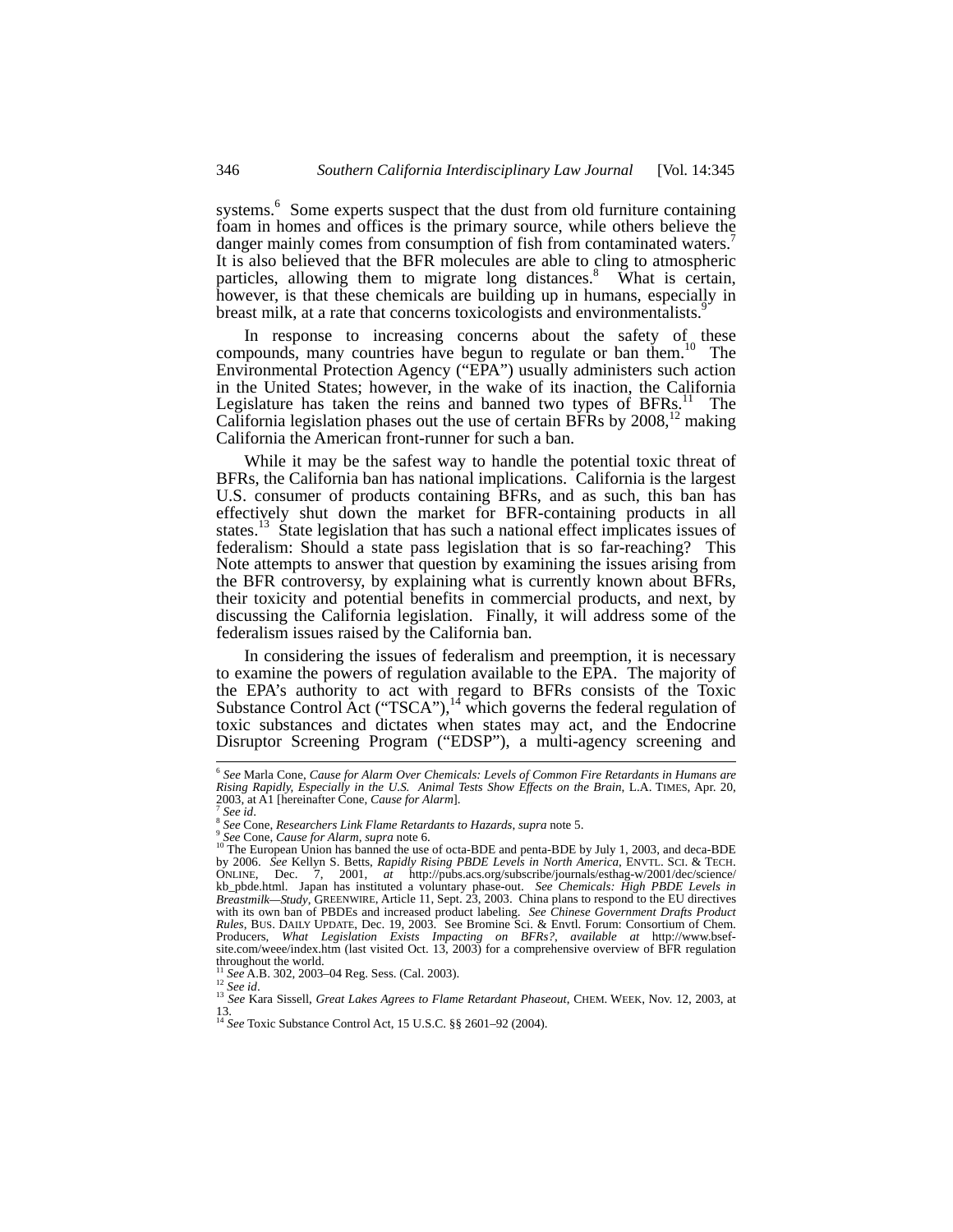testing program for endocrine-disrupting chemicals in the environment.<sup>15</sup> Also helpful in analyzing the issues is a comparison of the model used by the EPA to successfully ban a similar POP, polychlorinated biphenyls ("PCBs"), among the states.

Beyond the constitutional question of California's ban, it is interesting to note that the federal government has been relatively passive with regulating or banning BFRs nationally, but has vocally supported the California ban.16 This unexpected move to defer a national problem to the purview of a state deserves some attention; particularly in light of the spillover effects POPs, such as BFRs, have on other jurisdictions, including international concerns. Federal deference to local regulators may take place for a number of reasons that will be explored, including a public choice model of legislative intervention,<sup>17</sup> Jonathan Macey's "franchise" theory of federalism,"18 and states' autonomy in environmental concerns regarding their citizens. In spearheading the U.S. ban of certain BFRs, the California legislation may have set a precedent for states to act unilaterally when the EPA is slow to move on perceived threats.

This precedent involves not only a state taking the lead in national matters; it also circumvents the EPA's method of risk assessment. The current model of risk assessment allows for products to be put on the market with minimal environmental and human health studies. Only when extensive peer-reviewed scientific studies prove a product is hazardous to humans or the environment may the EPA step in and ban it. Conversely, the European Union and other nations follow a more precautionary regime that allows the banning of a substance if it is thought to be harmful in any way, with minimal scientific proof of actual toxicity or harm. Because the California legislation passed with no independent, validated, peer-reviewed scientific findings, and no impediment by the EPA or Congress, it may be an indication that the United States is beginning to lean towards a more precautionary model of risk management that more closely resembles that of its European counterparts.

Finally, I will conclude that while the California legislation accomplishes the important safety measure of a national ban on certain BFRs, the federal government should have taken the necessary steps to ensure such an action. The norm of state autonomy with respect to environmental matters is appropriate in most environmental decisions; however, within the narrow scope of persistent, endocrine-disrupting compounds, there is a need for national uniformity, accountability and authority to act internationally.

 <sup>15</sup> *See* Robin Fastenau, *EPA's Investigation and Regulation of Endocrine Disruptors*, 14 J. ENVTL. L. & LITIG. 53, 64–76 (1999).<br><sup>16</sup> *EPA Chief Backs Ban; State Official Supports Outlawing Two Chemicals in Flame Retardants that* <sup>16</sup> *EPA Chief Backs Ban; State Official Supports Outlawing Two Chemicals in Flame Retardants t* 

*Build Up in Breast Milk*, L.A. TIMES, July 8, 2003, at B6 [hereinafter *EPA Chief Backs Ban*]. <sup>17</sup> Public choice is defined generally as the response of government "to the pressure of powerful groups

that seek to further their individual interests." RICHARD L. REVESZ, FOUNDATIONS OF ENVIRONMENTAL<br>LAW AND POLICY 207 (1997).<br><sup>18</sup> See generally Inpution P. Macy, End. 1. P.C.

LAW AND POLICY 207 (1997). 18 *See generally* Jonathan R. Macey, *Federal Deference to Local Regulators and the Economic Theory of Regulation: Toward a Public-Choice Explanation of Federalism*, 76 VA. L. REV. 265 (1990).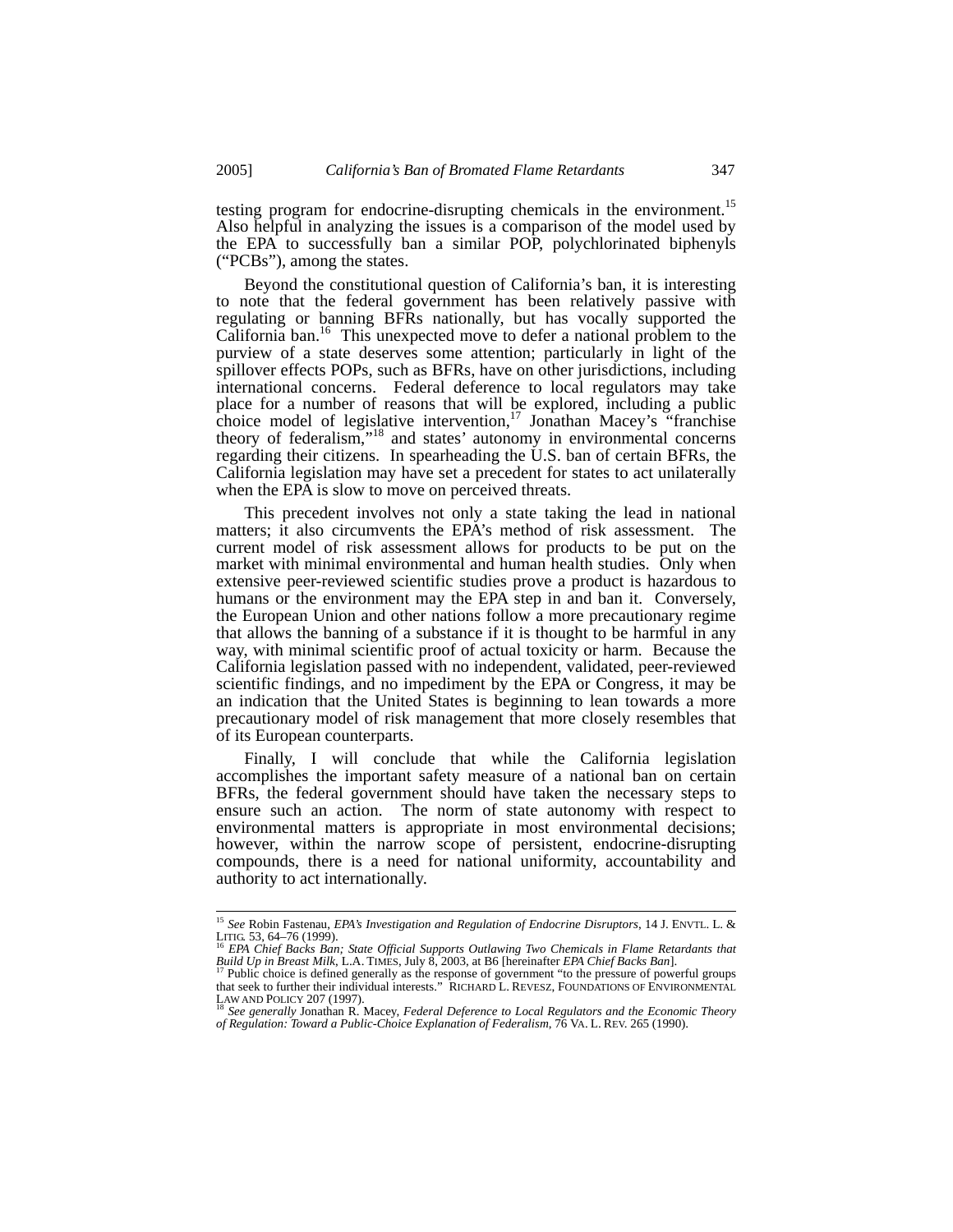#### II. BROMATED FLAME RETARDANTS AND THEIR POTENTIAL RISKS

BFRs constitute a category of flame retardants that use polybrominated diphenyl ethers ("PBDEs"). BFRs were developed in the 1970s, and demand for them increased in the 1980s in correlation with an increased demand for flame retardants in furniture and electronics.<sup>19</sup> Three types of PBDEs are used in different flame retardant formulations: pentabrominated diphenyl ether ("penta-BDE"), octabrominated diphenyl ether ("octa-BDE"), or decabrominated diphenyl ether ("deca-BDE"). Penta-BDE is used on polyurethane foam in upholstered furniture, automobile seats, and office furniture.<sup>20</sup> In 2001, roughly 7,100 metric tons of the chemical were used in the United States.<sup>21</sup> Many electronic devices, including televisions and medical equipment, contain octa-BDE added to plastic casings; in 2001, the United States used 1,500 metric tons of octa-BDE.<sup>22</sup> Deca-BDE is also widely used in electronic casings.<sup>23</sup> Nearly 100 million pounds a year of deca-BDE are applied to electronic products, distributed mainly in the United States. $^{24}$  PBDEs are the most commonly-used flame retardants in the country, with about half of PBDEs produced worldwide in 2001 applied to North American products.<sup>25</sup> This high use rate is due to the stringent fire safety standards products must meet in the U.S. and California, in conjunction with increasing consumer demand for electronic equipment over the past two decades.<sup>26</sup> According to one manufacturer, PBDE use reduces the risk of injury or death due to fire by  $45\%$ .<sup>27</sup>

Worldwide concern about the use of PBDEs began when a Swedish study released in 1998 found that the amount of these chemicals present in women's breast milk had doubled every five years between 1972 and 1997.<sup>28</sup> Recent North American studies show that PBDE accumulation in breast milk is doubling every two to five years.<sup>29</sup> A report of PBDE concentrations found in the breast milk of nine Puget Sound women showed a median level of 50 parts per billion, with individual levels ranging from 13 to 156 parts per billion.<sup>30</sup> These levels are alarmingly high compared with a "median 1.3 parts per billion found in Japanese blood samples in 2000, and a median 2.1 parts per billion found in Swedish breast milk in 2001."<sup>31</sup>

<sup>&</sup>lt;sup>19</sup> See Cone, *Cause for Alarm*, *supra* note 6.<br><sup>20</sup> See Renner, *supra* note 1.<br><sup>21</sup> See id.<br><sup>22</sup> See id.<br><sup>24</sup> See Cone, Researchers Link Flame Retardants to Hazards, supra note 5.<br><sup>25</sup> See Cone, Cause for Alarm, supra & MED. WEEK, Mar. 15, 2004, at 107. 31 *Id*.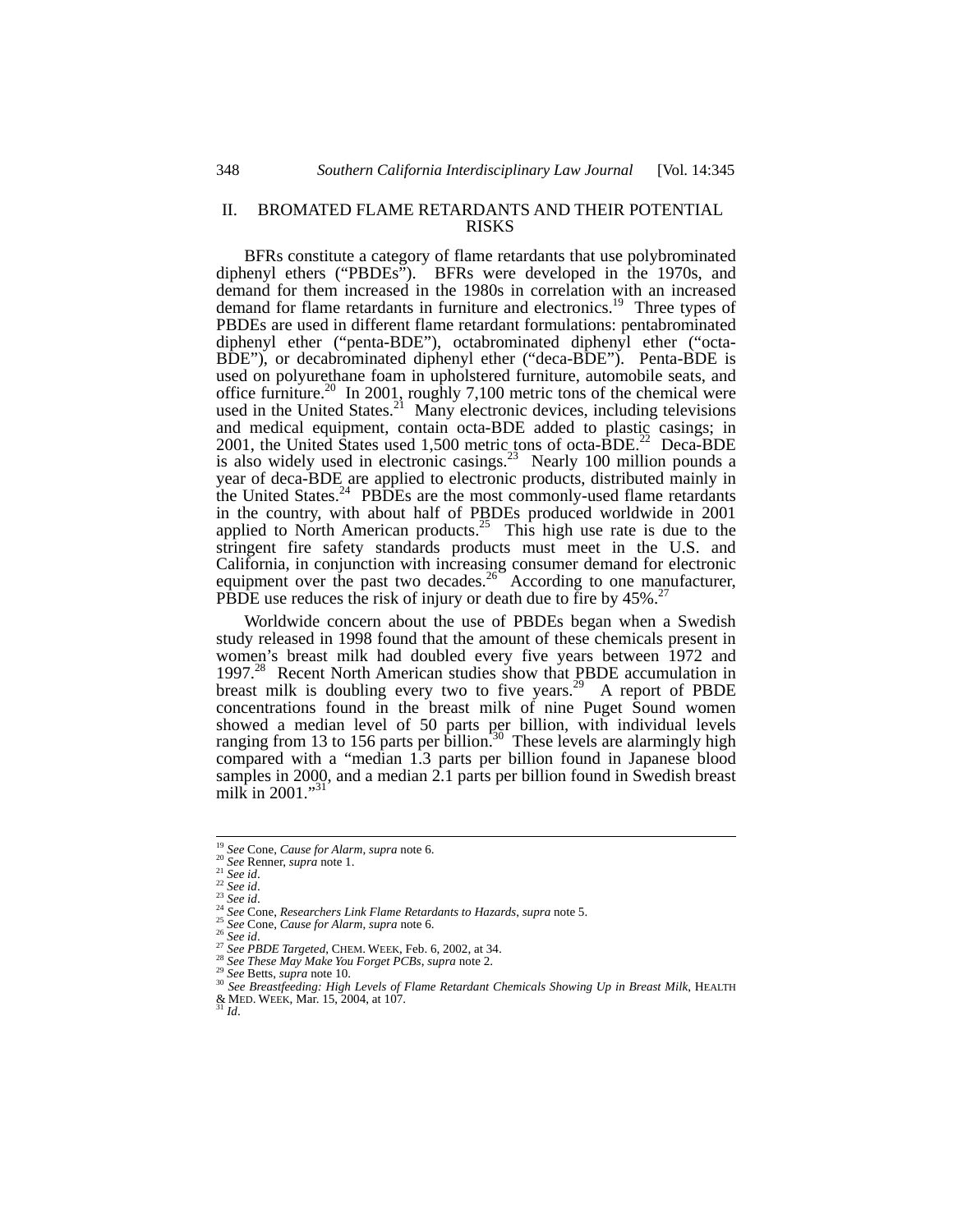While no studies have shown any adverse health affects on humans,<sup>32</sup> studies on laboratory mice have linked PBDE exposure to "thyroid hormone disruption, permanent learning and memory impairment, decreased sperm count, fetal malformations, behavioral changes, hearing deficits and possibly cancer."33 Scientists have determined that PBDEs are POPs, meaning these chemicals stay in the environment for long periods of time and accumulate in organisms, exponentially increasing exposure to higher mammals, such as humans.<sup>34</sup> It is believed that all environmental PBDE levels are attributable to its use in flame retardant compounds applied to consumer goods throughout the world.<sup>35</sup>

Based solely on the Swedish study and the possibility of health concerns resulting from exposure, the European Union instituted a phaseout of penta- and octa-BDEs by  $2004.^{36}$  The EPA, however, has not concluded the need for regulatory action, but continues to evaluate  $PBDEs<sup>37</sup>$  The State of California was the first North American entity to enact legislation limiting the use of PBDEs.<sup>38</sup> These actions have been based primarily on scientific observations of increased levels of PBDEs in humans, animals, and other environmental specimens.

Deca-BDE is currently being phased out in the European Union, but nowhere else. Consequently, more of it is used than any other flame retardant throughout the world.<sup>39</sup> Although scientists believe the molecule is too large to be an effective POP, studies have shown that the chemical is present in the blood of workers at electronic recycling plants.<sup>40</sup> Researchers are now finding that it, too, is accumulating in breast milk and the environment, hypothesizing that it breaks down into the smaller pentaand octa-BDE compounds in the environment.<sup>4</sup>

#### III. THE CALIFORNIA LEGISLATION

On August 9, 2003, the California Governor signed a bill to phase out the use of penta- and octa-BDE-containing fire retardants within the state by  $2008.<sup>42</sup>$  The legislation calls for a ban on the "manufacturing, The legislation calls for a ban on the "manufacturing, processing, or distributing in commerce of a product, or a flame-retarded part of a product, containing more than 1/10 of 1% penta-BDE or octa-BDE, by mass." $43$  The bill does not ban or regulate the use of deca-BDE,

<sup>&</sup>lt;sup>32</sup> See These May Make You Forget PCBs, supra note 2.<br><sup>33</sup> Jane Kay, *Study Finds Flame-Retardant Chemical in U.S. Breast Milk*, S.F. CHRON., Sept. 23, 2003, at A4.<br><sup>34</sup> See These May Make You Forget PCBs, supra note 2.<br><sup>35</sup> See id.<br><sup>36</sup> See Kay, supra note 33.<br><sup>37</sup> See id.<br><sup>38</sup> See Renner, supra note 1. See also Cone, Researchers Link Flame Retardants to Hazards, supra note

<sup>&</sup>lt;sup>38</sup> See Renner, *supra* note 1. *See also* Cone, *Researchers Link Flame Retardants to Hazards*, *supra* note 5.<br>
<sup>59</sup> See Cone, *Researchers Link Flame Retardants to Hazards*, *supra* note 5.<br>
<sup>59</sup> See Cone, *Researcher* 

<sup>&</sup>lt;sup>39</sup> See Cone, Researchers Link Flame Retardants to Hazards, supra note 5.<br><sup>40</sup> See Polybrominated Diphenyl Ether (PBDE): Hearing on A.B. 302 Before the Assembly Committee<br>on Environmental Safety and Toxic Materials, 2003– *Hearing*].<br><sup>41</sup> *See* Cone, *Researchers Link Flame Retardants to Hazards*, *supra* note 5, at A1.<br><sup>42</sup> *See* A.B. 302, *supra* note 11.<br><sup>43</sup> *Id*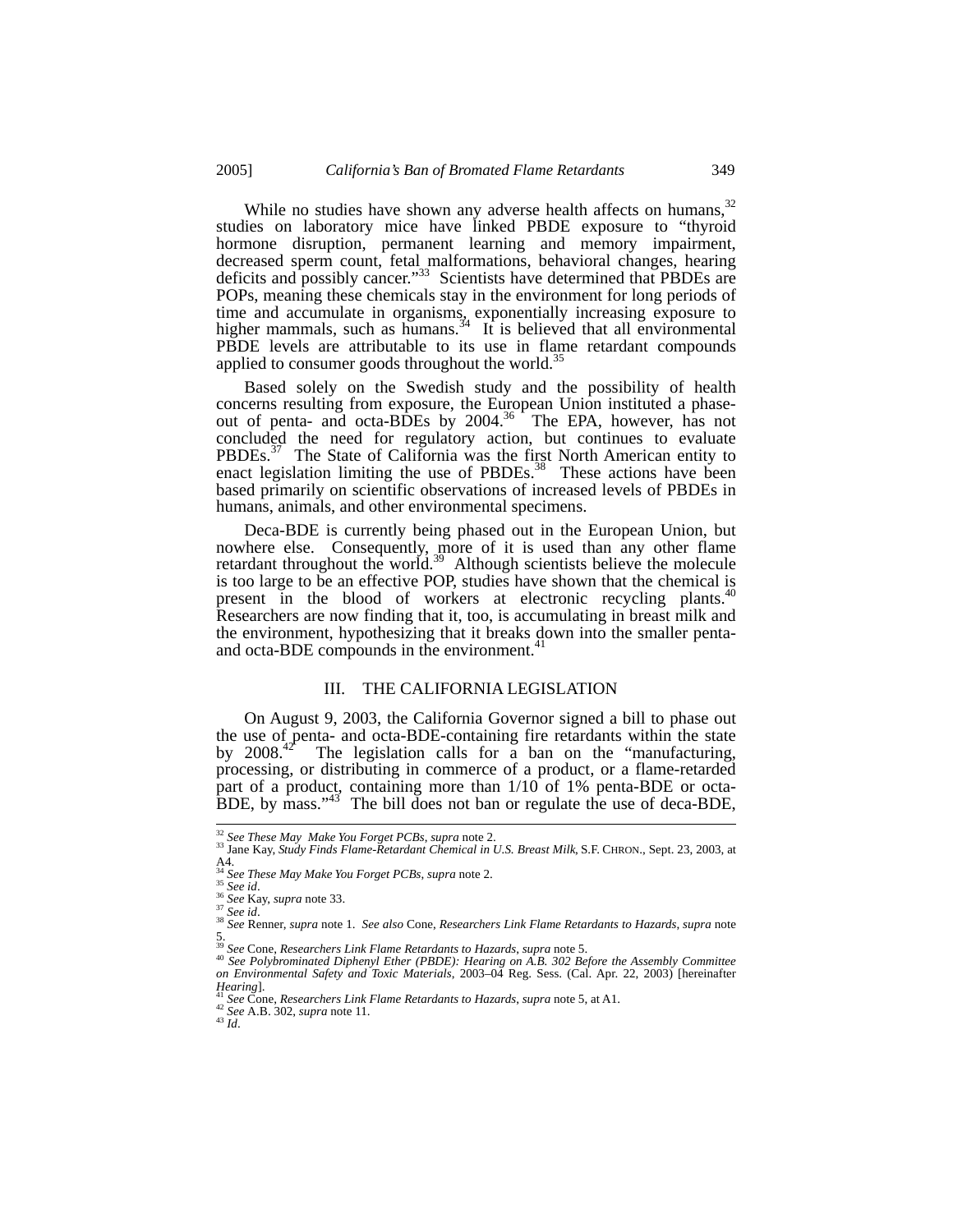although representatives from California and Michigan have begun drafting legislation to regulate that compound as well.<sup>44</sup>

The main support for the California ban came from a U.S. Department of Health and Human Services study showing that San Francisco Bay Area women have three to ten times the amount of BFRs in their breast tissue than their European and Japanese counterparts.<sup>45</sup> Other support comes from scientists suggesting that BFRs act as endocrine disruptors, impairing motor skills and intelligence in children.<sup>46</sup> Further, it is claimed that PBDEs are closely related in structure and behavior to PCBs (already banned), which are known to have neurotoxic and carcinogenic effects.<sup>4</sup>

Opponents of the bill contend that it "will undermine strong safety protections" and will create increased cost to consumers.<sup>48</sup> Further, there are concerns that a ban on PBDEs would cease potential for development of "e-waste recycling" programs, because these chemicals are "present in virtually all plastic used in electronic products."<sup>49</sup> The opposition also argues that this bill mandates that numerous products be designed and manufactured differently for California than for the rest of the nation, thus creating the need for "separate purchasing, supply channel, distribution, and transportation costs," for which the consumer will ultimately assume responsibility.<sup>50</sup> Executives at Great Lakes Chemical Corporation, one of the major U.S. producers of PBDE-containing flame retardants, estimate that the phase-out will cost about \$10 million over the next five years.<sup>51</sup> Finally, opponents warn that the more expensive products will be inferior, because PBDEs represent the "best available and the most widespread fire retardant in the national market place."<sup>52</sup> There have been no estimates indicating the potential increased costs from fire loss due to industries being forced to use inferior alternatives.

Before the bill passed, industry representatives stated that if California bans PBDEs, they will likely be phased out elsewhere.<sup>53</sup> Industry groups were concerned that the California law would set a precedent for state politicians prohibiting certain chemicals.<sup>54</sup> The state legislature rarely bans chemicals; it usually relies on state or federal agencies to regulate them.<sup>55</sup> Then-Governor of California, Gray Davis, said of the matter, "I would have

<sup>&</sup>lt;sup>44</sup> See Sissell, *supra* note 13.<br><sup>45</sup> See Hearing, *supra* note 40.<br><sup>47</sup> See id.<br><sup>47</sup> See id.<br><sup>47</sup> Id. E-waste recycling refers to programs that encourage the recycling of outdated and broken<br><sup>49</sup> Id. E-waste recycling r Solution *Id*.<br><sup>50</sup> *Id.*<br><sup>51</sup> *See* Sissell, *supra* note 13.<br><sup>52</sup> *See Hearing*, *supra* note 40.<br><sup>53</sup> *See Hearing*, *supra* note 40.<br><sup>53</sup> *See Marla Cone, Senate OKs Bill to Ban Retardant; State Would Become First to P* 

*Used in Foam Padding and Computers*, L.A. TIMES, July 18, 2003, at B1.  $^{54}$  *See id.*  $^{55}$  *See id.*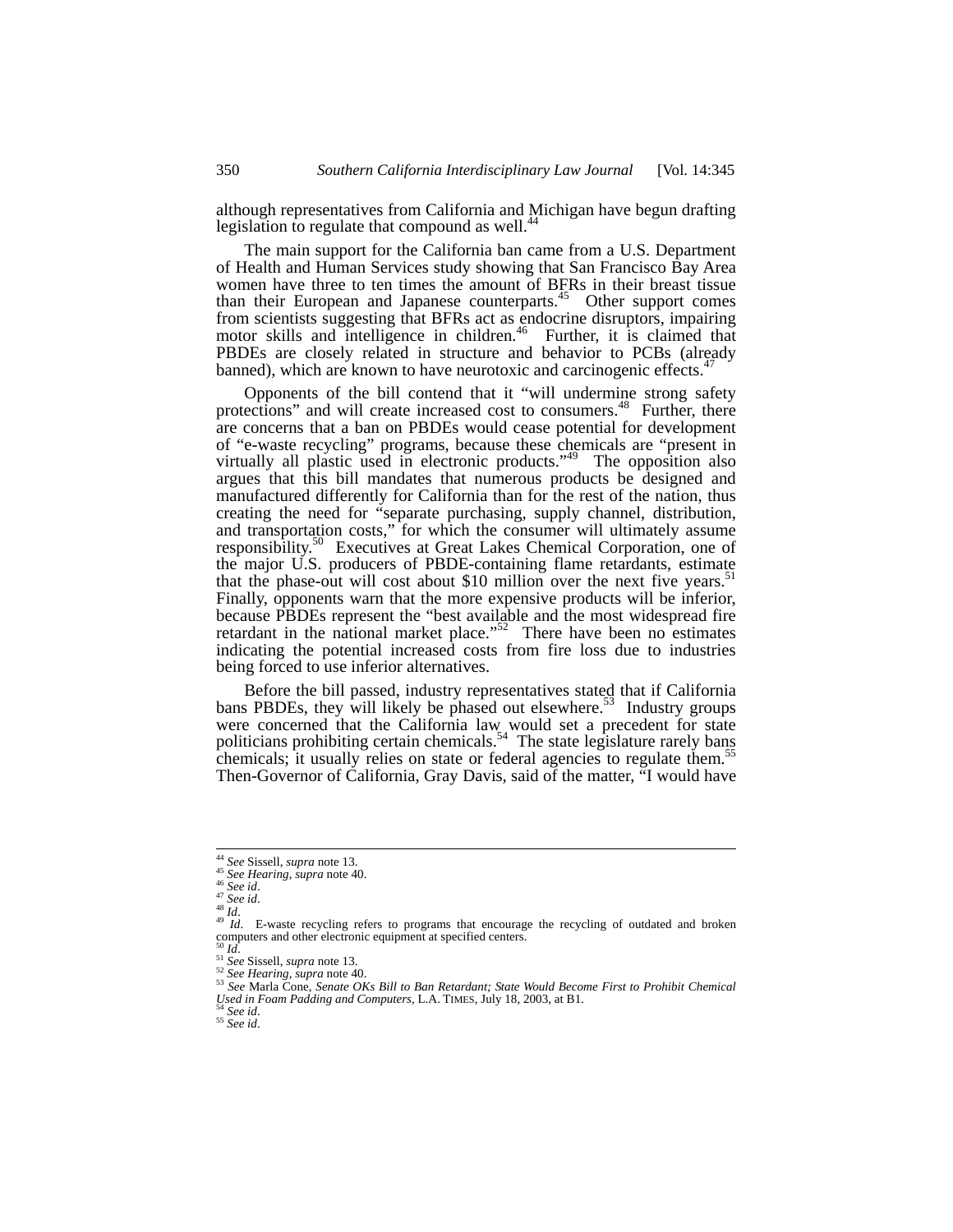preferred to see a solution to PBDE pollution crafted in Washington."<sup>56</sup> According to Davis, because the federal government had not banned the chemicals, California had to move quickly to control PBDEs.<sup>57</sup> California legislators knew the ban would likely cause a phase-out of the chemicals nationwide because California has such a large market for products treated with PBDEs.<sup>5</sup>

The EPA was a supporter of California's ban proposal, citing research that these chemicals could accumulate in the blood of mothers and their newborn children.<sup>59</sup> An Agency representative said, "[I]n the face of federal 'inaction' . . . California should ban any chemicals that 'raise serious public health questions."<sup>60</sup> As of the summer of 2003, the EPA was evaluating the risks of BFRs, but had no plans to regulate them.<sup>61</sup> However, once the California measure was sure to pass, the EPA began negotiating with Great Lakes Chemical Corporation to ensure that approved substitutes would be available. $62$ 

As a result of these discussions with the EPA and after the California legislation was signed, PBDE manufacturers in the United States announced they would cease production of penta- and octa-BDE earlier than the phase-out requirements. $63$  Octa-BDE will be replaced with an existing flame retardant on the market that has a different chemical composition than the banned one.<sup>64</sup> As for penta-BDE, manufacturers plan to replace the chemical with a newly developed flame retardant already approved by the EPA. $^{65}$  Manufacturers have no plans to stop production or use of deca-BDEs, which accounts for approximately 83% of the global PBDE market,<sup>66</sup> maintaining that they are not hazardous to human health or the environment, and that it remains an important flame retardant compound. $6$ 

 <sup>56</sup> Marla Cone, *Davis Signs Bill to Ban Flame Retardants; A California Measure to Phase Out Some Toxic Compounds by 2008 Aims at Protecting Mothers and Nursing Infants*, L.A. TIMES, Aug. 10, 2003, at B6 [hereinafter Cone, *Davis Signs Bill to Ban Flame Retardants*]. at B6 [hereinafter Cone, *Davis Signs Bill to Ban Flame Retardants*].<br><sup>55</sup> *See id.*<br><sup>59</sup> *See id.*<br><sup>59</sup> *See EPA Chief Backs Ban, supra* note 16.<br><sup>61</sup> *Id.*<br><sup>61</sup> *See* Cone, *Researchers Link Flame Retardants to Hazards,* 

PESTICIDE & TOXIC CHEM. NEWS, Nov. 10, 2003, at 20.<br><sup>63</sup> *See id*. Great Lakes Chemical Corp. announced it will cease to manufacture penta- and octa-PBEs by

the end of 2004, and other companies have followed suit. However, Great Lakes will continue production of deca-PBE flame retardants until a similar ban is imposed on that class of chemicals. *See id.* <sup>64</sup> *See id.* 

*id*. 64 *See id*. 65 *See id*. *See also* Sissell, *supra* note 13. This new flame retardant is not without controversy itself. Many environmentalists are skeptical of the penta-BDE replacement, arguing that it has not been proven safe. Environmentalists claim it is unclear whether the new formulation also includes a PBDE. Skeptics believe this new formula may also be unsafe due to the undisclosed nature of the formula, and the fact that the EPA seemed to broker the deal only because of the threat of a penta-BDE ban. Environmentalists claim that this new flame retardant is unfit to release in the market because it has not undergone thorough safety testing, and that the EPA rushed to approve it in the wake of the California ban. See Polley, supra note 62.

ban. *See* Polley, *supra* note 62. 66 *See* Kerri Walsh, *Great Lakes, EPA In Talks to Phase Out PBDEs*, CHEM. WK., Nov. 5, 2003, at 28. 67 *See* Polley, *supra* note 62.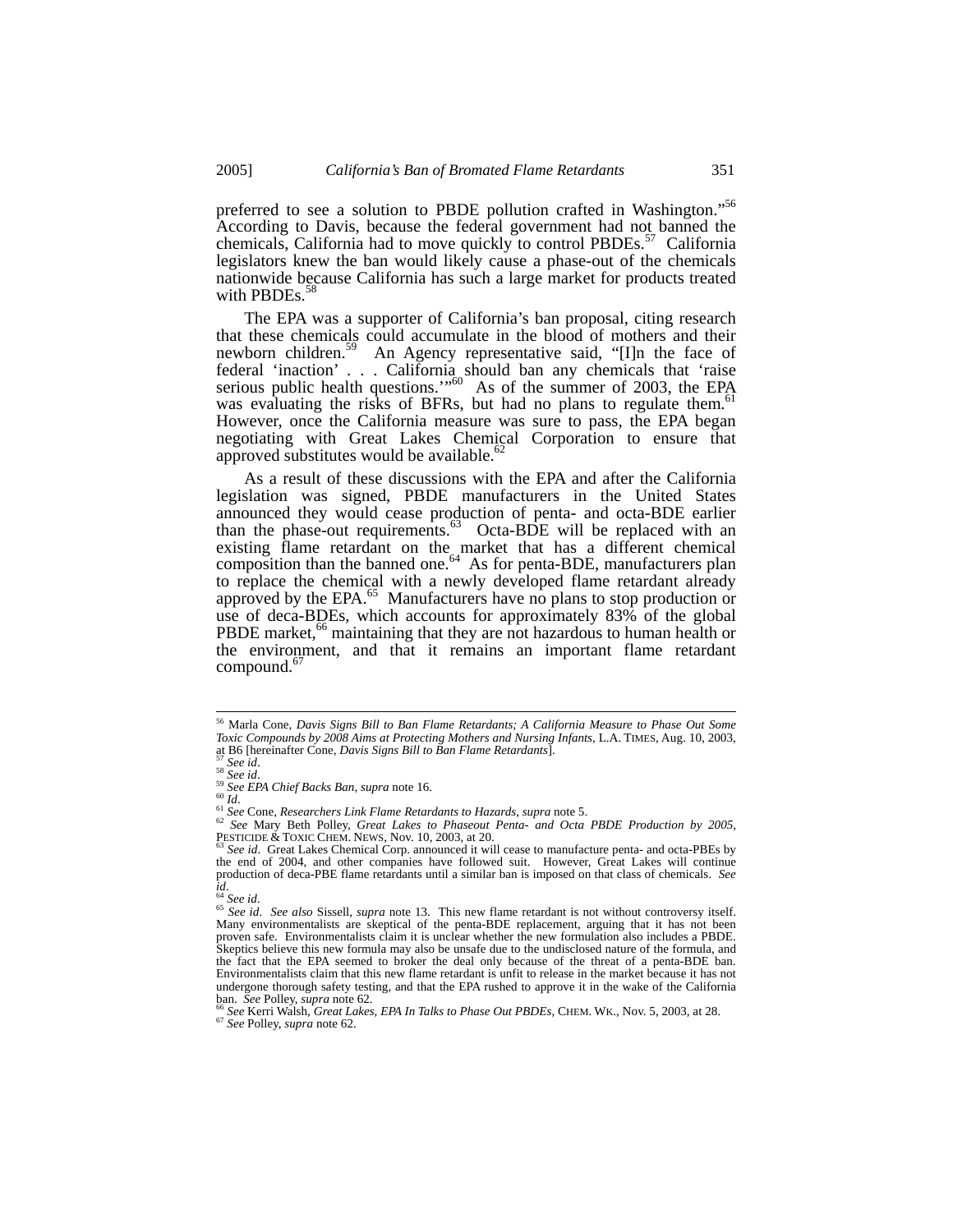## IV. FEDERALISM IMPLICATIONS OF CALIFORNIA'S REGULATION OF BFRS

The founders of our nation intended the states to be laboratories of governmental experimentation, and for the federal government to be the cohesive force behind the states and the representative of the nation with respect to international entities. When a state passes legislation that affects the entire nation, there is usually a strong preemptive response by the federal government. Yet, in the case of BFR regulation, the reaction has been the exact opposite: the EPA backed California's ban<sup>68</sup>—even though the EPA had clear jurisdiction. Congress has remained silent on the issue, even though it could step in given that the California ban has interstate commerce implications and BFRs will likely involve international concerns in the future.

In the face of federal actors either deferring power or remaining silent, several issues are raised as to whether this was an appropriate response to California's ban. I propose that this federal inaction is symptomatic of a system of environmental regulation that currently does not adequately respond to the unique risks and problems posed by persistent endocrine disrupting compounds such as PBDEs. In the face of ever-increasing globalization of human health and environmental concerns, the federal government should be taking the lead in innovative regulation under the congressional power to regulate interstate commerce or through its legislative powers. It is essential to have national uniformity when regulating migrating persistent compounds such as PBDEs because spillover from a nonregulating or nonbanning state will likely affect other states.

Additionally, any spillover generated in the United States affects foreign countries, which will turn to the federal government for remedies and agreements to minimize these global risks. Several nations already have begun to recognize the international risks imposed by POPs, and have responded with treaties to regulate and/or ban these chemicals in participating countries. Of particular interest regarding POPs is the Stockholm Treaty.<sup>69</sup> In order to effectively negotiate and comply with international standards, it is essential that there be a central government decision regarding BFRs and similar persistent endocrine disruptors.

There are many ways the federal government could be taking control of national and international problems relating to BFRs. The most powerful tool that Congress has with respect to states is its preemptive power. While states have a right to protect the interests of their citizens, the federal government has the power to regulate interstate commerce for the safety of the nation's citizens, as well as for the health of the national economy. This tension between the two entities is increased in the area of environmental regulation for many reasons.

<sup>68</sup> *See EPA Chief Backs Ban*, *supra* note 16. 69 *See* discussion *infra* Part IV.A.1 and text accompanying notes 116–23.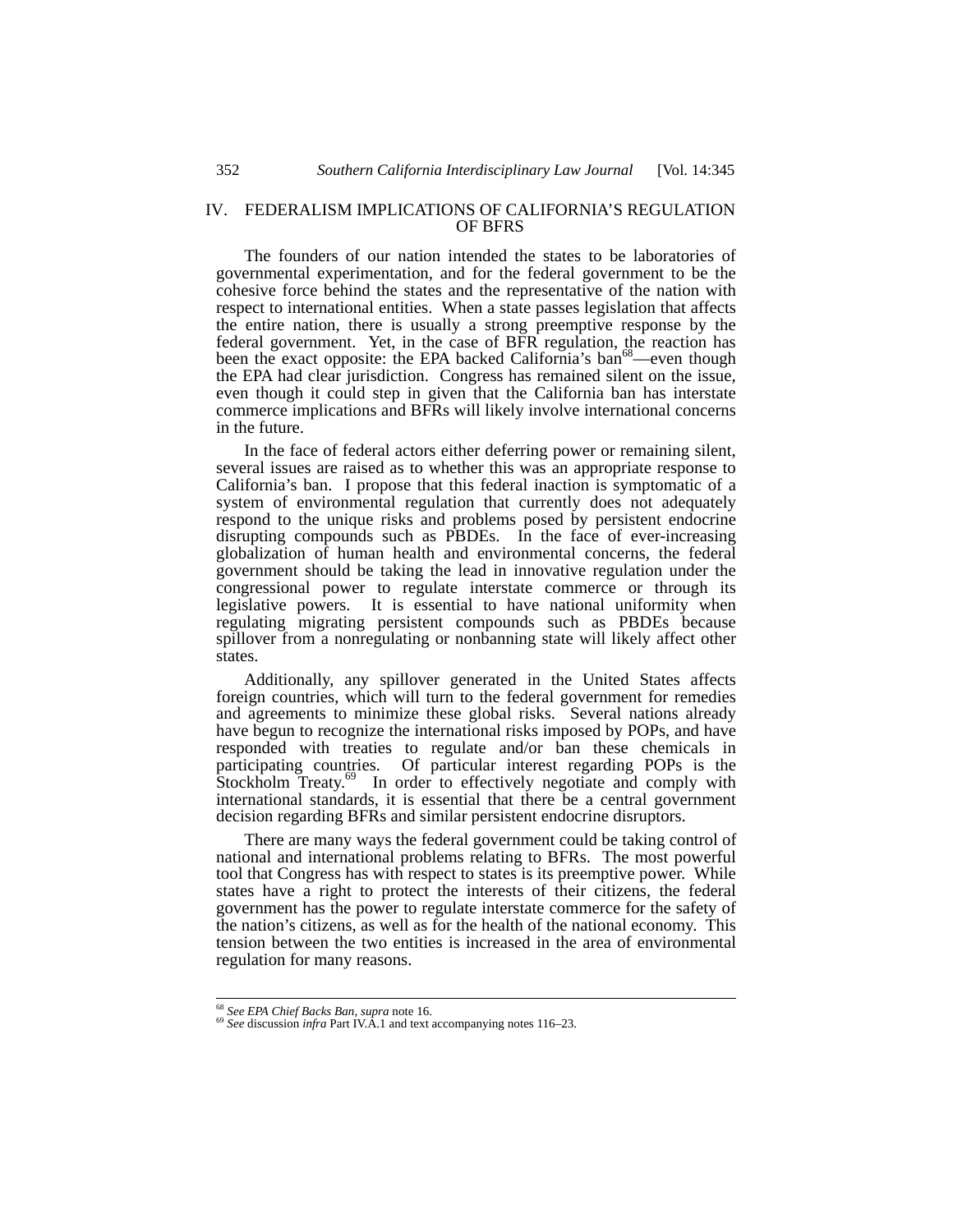Different states may have divergent interests with respect to individual environmental harms. Groups balance benefits and costs of harms differently, and have a variety of methods to assess and manage the risks they feel warrant attention. For example, California citizens may be more risk-averse regarding the potential health risks of BFRs than other states' citizens. Michigan, however, where most of these flame retardants are manufactured, may find that the revenue generated by the production of these chemicals outweighs any potential harm to its citizens.

Normally, states are unimpeded in the direction they would like to take with respect to environmental regulation, as long as they meet the minimum federal guidelines, if any exist, and as long as the regulation does not involve an issue that requires national uniformity.<sup>70</sup> This is important because most environmental issues are heavily laden with diverse regional and geographic differences. In those instances, it makes sense to allow states to determine their own regulatory regime. In the case of BFRs, however, it is unwise to do so because they are not stationary pollutants. Rather, these chemicals travel in the environment and bioaccumulate, affecting people across state and national borders. There is a greater need for national uniformity with respect to threats such as BFRs that are migratory and persistent in nature.

The EPA and Congress are aware of the particular environmental problem that BFRs and other persistent endocrine disruptors present. Nevertheless, though the EPA acted quickly to nullify the economic fears of chemical manufacturers by advancing the approval of replacement flame retardants, it did not attempt to eradicate the problem through any regulatory measure.<sup>71</sup> By not taking the reins publicly, federal entities may have set an unwanted precedent for Californians to determine what the level of risk and regulation of harmful substances, such as BFRs, will be in the future. Guidance with regard to these mobile and persistent substances should come from the federal government, not the states.

Federal preemption of California's legislation would be viable under Congress' power to regulate interstate commerce. Congress, however, has not chosen this route, and EPA preemption of California's legislation would not be permissible under TSCA, the federal legislation that governs chemicals such as BFRs. While the disparate state outcomes allowed under TSCA are usually desirable, the case of BFRs weighs heavily on the side of national uniformity, and therefore should be federally regulated. TSCA and other federal regulatory programs are deficient in the sense that they allow for individual state outcomes in cases where there is a clear need for national uniformity.

The analogous case of PCBs serves as an example of a relatively successful use of the federal preemption power. Federal regulation of PCBs was sweeping once it was determined that these chemicals needed to

 <sup>70</sup> *See generally* John P. Dwyer, *The Role of State Law in an Era of Federal Preemption: Lessons from* 

*Environmental Regulation*, 60 LAW & CONTEMP. PROBS. 203 (1997).<br><sup>71</sup> *See Polley, supra* note 62; Sissell, *supra* note 13; Walsh, *supra* note 66.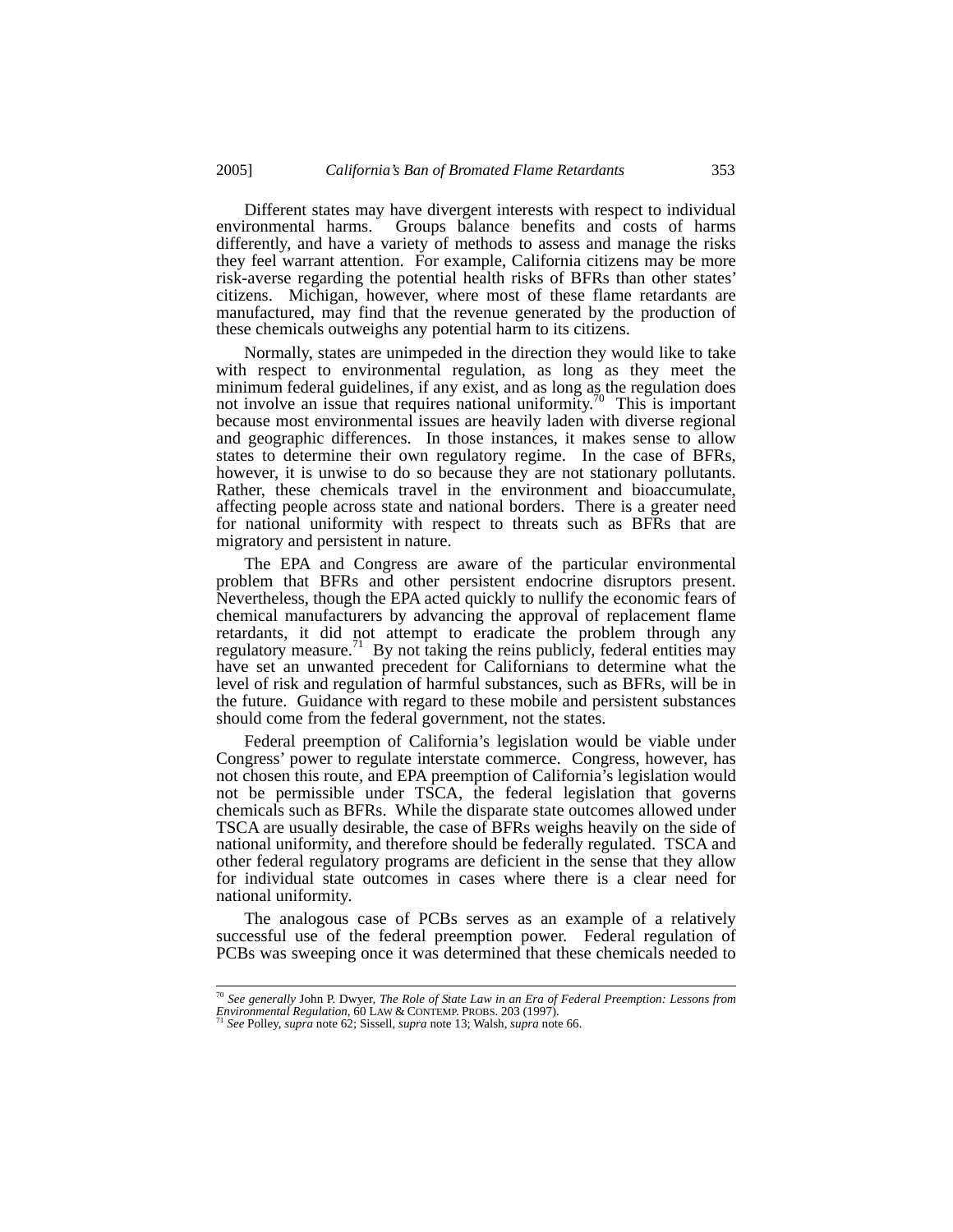be immediately removed from the environment to avoid further threat of harm to humans and the environment.<sup>72</sup> Scientists have already determined that BFRs are POPs that behave very similarly to PCBs in the environment.<sup>73</sup> Further, the determination that BFRs are endocrine disruptors means that unless immediate action is taken, these compounds will continue to accumulate in higher mammals.<sup>74</sup> The federal government should begin to take other POPs, such as BFRs, as seriously as it took PCBs in the past. By acting uniformly, the federal government can adequately reduce the health and environmental risks of harm and effectively work with other nations to do the same.

The ability to work with other nations, as stated previously, is of increasing concern with respect to POPs and other global environmental concerns. Only the federal government has the power to negotiate and sign agreements with other nations in these matters; state governments cannot. As such, national uniformity is essential if the United States is going to be a party to international agreements that regulate toxins such as BFRs and other POPs.

While state autonomy can be an impediment to efficient and effective federal government operation, it is not the only one. Politics can inhibit, rather than promote, beneficial outcomes in regulatory attempts by both state and federal government. According to the public choice theory of environmental regulation, legislators serve their own interest by bending to the will of strong interest group pressure, often at the expense of the aggregate welfare.<sup>75</sup> This sometimes results in federal entities handling difficult or controversial decisions by simply not making them, leaving these questions open for state legislators to determine the outcome.

California legislators, by banning certain BFRs, have sent a message about how California would like to respond to potential environmental and health threats now and in the future. The method used to enact the BFR ban in California is quite different from the method typically employed by the EPA. Under EPA standards, substances are banned only if proven to be harmful to human health or the environment. The California legislature employed a form of the "precautionary principle" method in determining that BFRs should be banned. Under such a method, because BFRs pose a potential threat to human and environmental health, all possible precautions should be taken. In other words, there should be a ban, even in light of less-than-thorough scientific evidence of such a threat.

This method parallels current European Union movements to reduce risk at the onset, rather than wait until it is clearly a problem, and possibly an irreversible one. By supporting California in this move, the EPA may be giving a nod to this form of risk assessment as the way we should move nationally. The California BFR ban can be seen as an experimental use of the precautionary principle at work in the United States. Agency heads and

<sup>&</sup>lt;sup>72</sup> See 15 U.S.C. § 2605 (1977).<br><sup>73</sup> See These May Make You Forget PCBs, supra note 2.<br><sup>74</sup> See Cone, *Of Polar Bears and Pollution*, supra note 3; Cone, *Cause for Alarm*, supra note 6.<br><sup>75</sup> See generally Dwyer, supra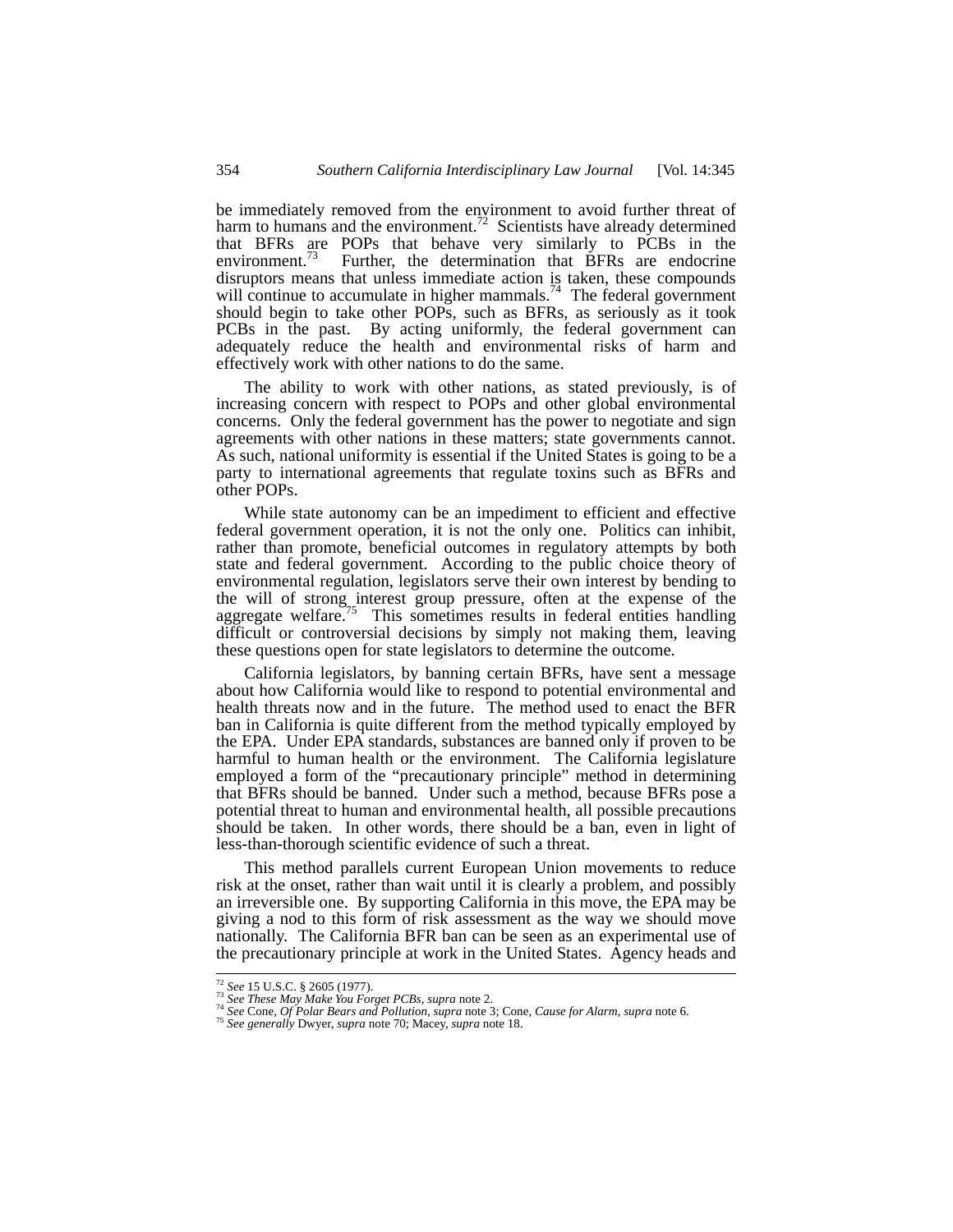Congress may be doing exactly what the founders predicted: let states experiment, and adopt national rules only as necessary to align with what the country as a whole wants. On the other hand, California's use of the precautionary principle may merely be indicative of the state's prominent upper class and ultra-environmental values of the state's powerful interest groups.

#### A. FEDERAL PREEMPTION

Tension between the federal government's interest in regulating materials in interstate commerce and the state governments' interest in protecting the welfare of their residents will only increase in the area of environmental regulation in the coming years. As large numbers of local constituencies become more educated and aware of environmental concerns affecting them, they will place increasing pressure on local governments to protect them. Federal agencies, such as the EPA, in conjunction with federal laws, also aim to protect the health and well-being of the nation. The two are not always in opposition; however, when they are, the controversy raises a number of federalism issues and concerns.

In the case of BFRs, it is peculiar that none of these concerns have come up, despite the fact that the California ban has such far-reaching consequences. Companies that manufacture and sell goods in California will have to eliminate the use of the most common flame retardant on the market while still meeting stringent fire safety guidelines. California represents the largest consumer market for goods in the nation, so products manufactured and sold throughout the United States will have to comply with the California law in order to maintain reasonable profitability. Because BFRs are sprayed onto such a large number and wide range of products, it is unlikely that manufacturers will maintain their original product and sell a substitute in California. In fact, the sole U.S. manufacturer of penta-BDE announced shortly after the ban that it will cease producing the chemical as early as  $2004$ .<sup>76</sup> It is disturbing that this apparent infringement of federal authority was not raised by the EPA or Congress in any committee hearings. In fact, the EPA has gone on record indicating its support of the California ban.<sup>7</sup>

BFRs are only one category of a number of emerging toxic chemicals that may have serious health and environmental effects. The possibility that California can and will become the standard of environmental regulation for the country is potentially damaging to the national economy and the credibility of the EPA, and may also conflict with the duty of the United States to comply with international agreements.

One method Congress can use to regulate BFRs nationally and preempt the California legislation is through the Commerce Clause. The Commerce Clause grants Congress the power "to regulate Commerce . . . among the

<sup>76</sup> *See* Polley, *supra* note 62. 77 *See EPA Chief Backs Ban*, *supra* note 16.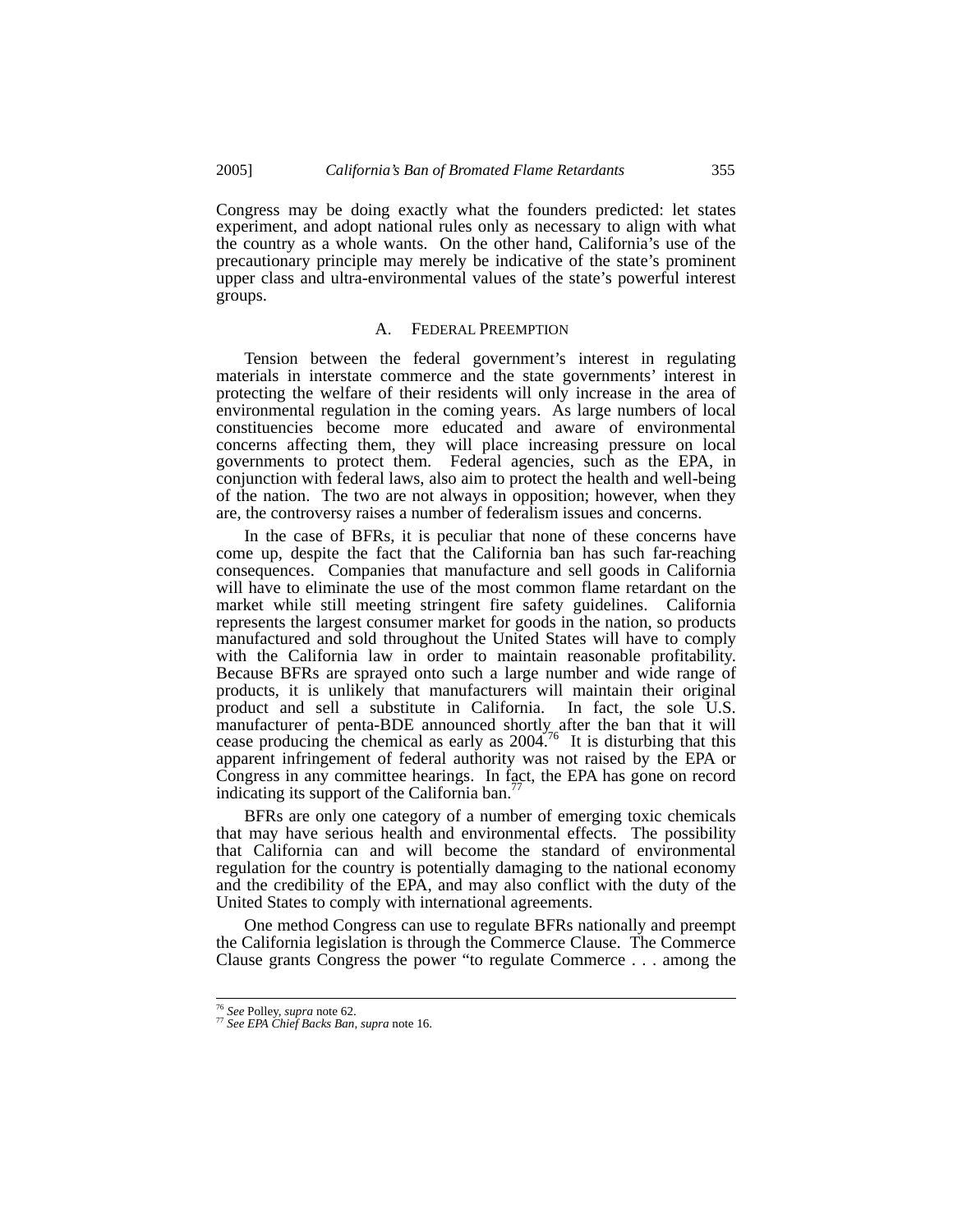several States."<sup>78</sup> Under this doctrine, Congressional authority over environmental matters is exceedingly broad.<sup>79</sup> Congress has the power to legislate any matter concerning products that are in the stream of interstate  $c$  commerce.<sup>80</sup> As products sprayed with BFRs are clearly a part of interstate commerce, these chemicals are within Congress' power to regulate. Normally, Congress delegates such regulatory power to the EPA; however, it would be possible for Congress to directly regulate BFRs, or any other chemical, under the Commerce Clause. One reason Congress might do this is to circumvent the long process that the EPA must go through to ban a substance. If Congress felt a compelling interest in protecting human health or the environment with some immediacy, it could act within a very short time.

In the case of BFRs, Congress has not taken the initiative to act. Thus, BFRs and other POPs and EDCs must go through the long regulatory process of the EPA before we will see any federal action. Because there has been no federal action, California's legislation does not violate Congress' or the EPA's authority in any way, nor does it conflict with any federal laws. By remaining silent, Congress has implicitly authorized the California ban, and consequently, a national ban. Nevertheless, taking such a noncentralized approach to environmental regulation has both benefits and costs.

Traditionally, our nation has favored a noncentralized view regarding the regulation of the environment, as seen with BFRs. $81$  States are normally free to enact laws that adequately protect constituents from environmental dangers as legislators see fit. Decisions by state and local governments can better reflect the preferences and variations in values that geographically related constituents share.<sup>82</sup> Noncentralized decisions also facilitate experimentation with governmental policies and are more responsive to individual choices about risk and the value of environmental costs and benefits.<sup>8</sup>

Conversely, over the past three decades, congressional legislation has overridden decentralization by imposing federal standards and regulations to control environmental issues. $84^{\circ}$  There are several reasons why this has happened and why it may be more advantageous for the nation to have a strong centralized system of environmental regulation.

First, it is desirable to come to a collective agreement about environmental regulation. Noncentralized decision-making leads to a tragedy of the commons when individual localities implement self-

<sup>&</sup>lt;sup>78</sup> U.S. CONST. art. I, § 8, cl. 3.<br><sup>79</sup> *See* Dwyer, *supra* note 70, at 206–07.<br><sup>80</sup> *Cf.* Wickard v. Filburn, 317 U.S. 111, 124 (1942) (holding that Congress may regulate any activity having a substantial effect on interstate commerce).

<sup>&</sup>lt;sup>81</sup> See Richard B. Stewart, *Pyramids of Sacrifice? Problems of Federalism in Mandating State Implementation of National Environmental Policy*, *in FOUNDATIONS OF ENVIRONMENTAL LAW AND* POLICY 183, 183 (Richard L. Revesz ed., 1997). 82 *See id*. 83 *See id*. at 183–84. 84 *See id*. at 184.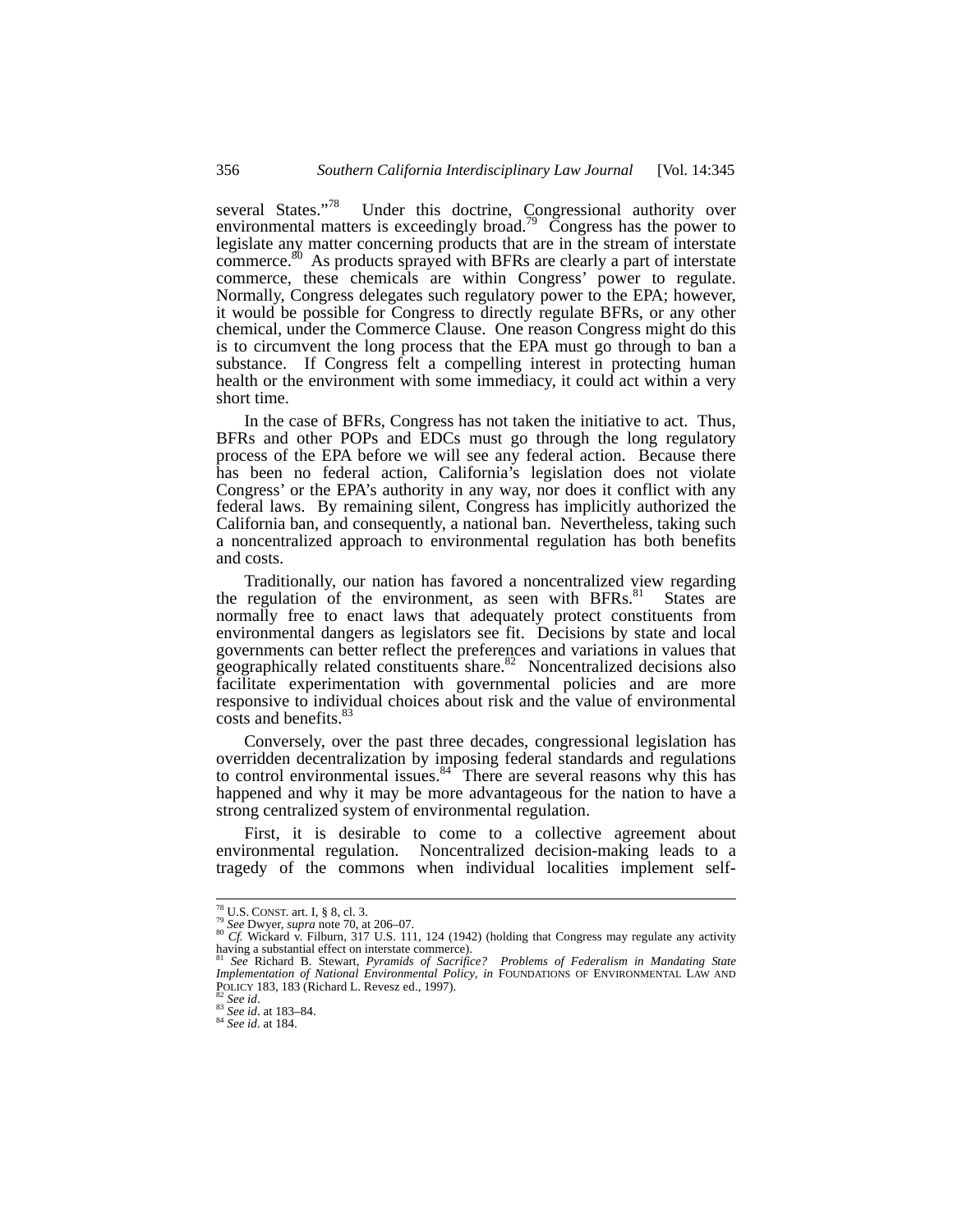interested policies that potentially make society worse off than if a collective policy decision could have been agreed upon.<sup>85</sup> There is great concern that externalities imposed on other parties will not be adequately taken into consideration by unaffected parties.

Second, economies of scale help explain why environmental regulations are better left to a centralized government. Environmental regulation often requires the collection of data, expertise in scientific, economic, regulatory and other areas, and the selection of control measures involving recurring, technically complex issues; all of these can be dealt with more efficiently on the national level rather than duplicated at the state and local level.<sup>8</sup>

Third, disparities in effective representation can be reduced on a national level. Those with more money, more technical knowledge, or simply a bigger voice may influence policymakers, leaving some groups without a representative voice in the decision-making process.<sup>87</sup> Localized public protests "have less impact on federal judges and legislators than on their state and local counterparts."<sup>88</sup> Additionally, federal officials are not as sensitive to short-term swings in public attitudes and can find a middle ground between those that would overregulate and those that would underregulate.<sup>89</sup>

Next, one of the biggest problems with decentralized environmental regulation is the spillover effect.<sup>90</sup> Decisions made in one jurisdiction impact other jurisdictions, generating conflicts and welfare losses that a centralized process would normally be able to balance.<sup>91</sup> Finally, centralized decisions can better represent moral ideals of the country and spread the sacrifices that commitment to environmental quality entail. $92$ 

In the case of BFRs, California may be overly cautious when it comes to this sort of pollutant, but other states may value the use of these chemicals as a flame retardant more than the risk of their possible toxicity. Further, California's action, while having a minimal effect on the state's economy (other than the probable increase in product price being passed to consumers), may have a huge economic impact on those states where manufacturing plants are located. In addition, it creates a domino effect, ultimately affecting the entire nation: eliminating PBDE-treated products from the market forces other states to comply with the California ban, because manufacturers will want to produce products uniformly and make them available to the whole market. The number of products affected by this ban is enormous, from furniture to electronics. This significant change in manufacturing was not the result of a collective decision by those impacted, but rather a unilateral decision by one state.

 <sup>85</sup> *See id*. 86 *See id*. at 185. 87 *See id*. 88 *Id*. at 188. 89 *See id*. at 189. 90 *See id*. at 186–87. 91 *See id*. 92 *See id*. at 187–89.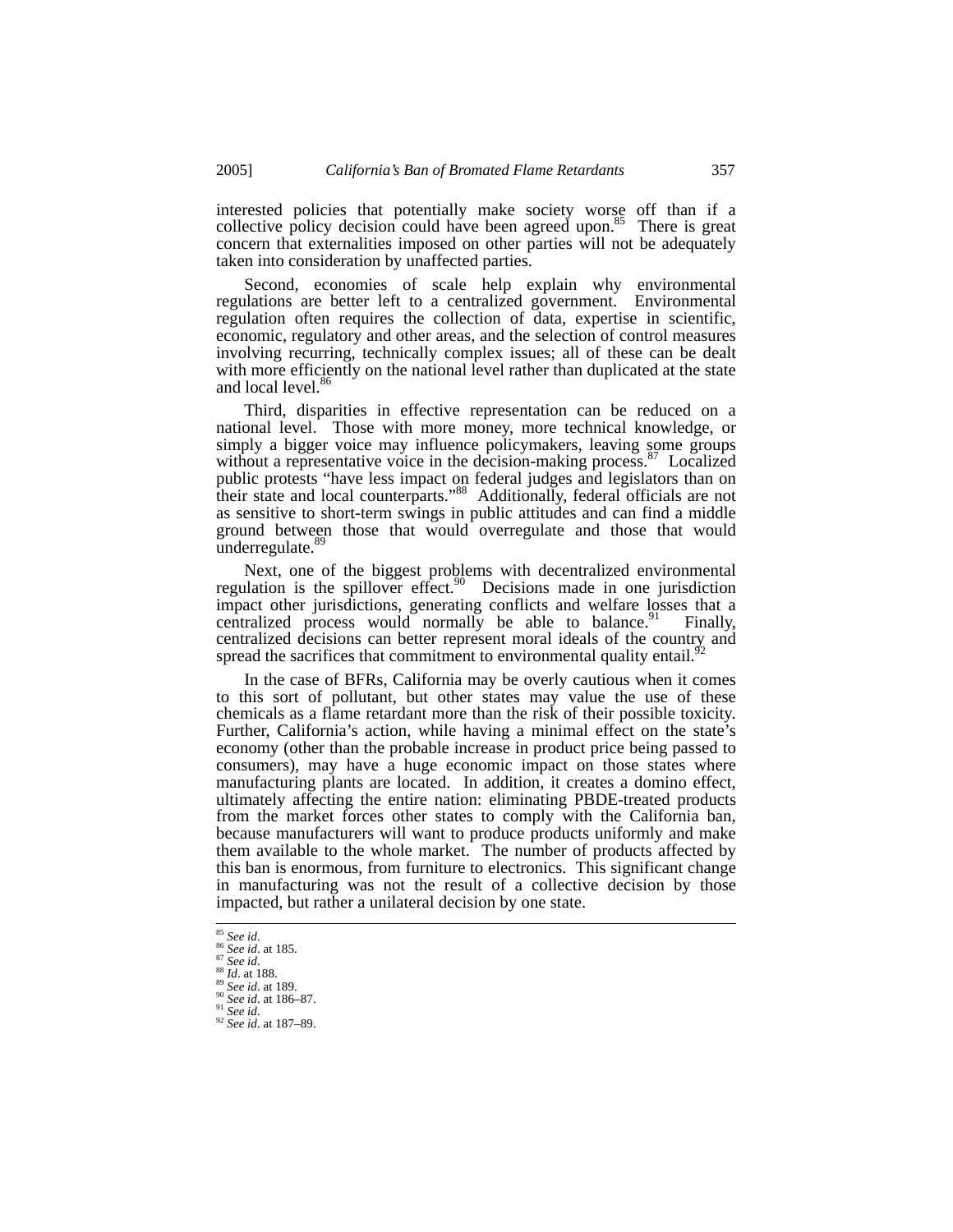Federal regulation in the case of BFRs would have been preferable to the path taken by California. This decision pushes the values Californians have of risk costs and benefits on those not represented by the California legislature. It does this without the benefit of agency expertise or a mind for the national impact.

Other states are now beginning to pass their own legislation regarding PBDEs, resulting in duplicative and wasteful use of local resources. Due to the persistent and transboundary nature of PBDEs, the federal government will eventually have to become involved. With a variety of state initiatives in place, and California leading with the most stringent, it will be difficult for the EPA to come in later and create uniformity without conflict. However, the fact that many states have now become interested in banning PBDEs, prodding the EPA or Congress to act faster with respect to these compounds, gives merit to the "states as experimental laboratories" theory. It seems certain that the EPA will now have to take a closer look at BFRs, possibly with greater priority.

While the EPA is typically the federal regulator for environmental matters, the Agency is constrained by the authority vested in it by Congress.<sup>93</sup> The EPA has broad discretion in statutory interpretation of its duties, but cannot regulate beyond the confines specified by congressional acts. $94$  The major constraints on the EPA are the method by which it must assess risks and the process it must follow in order to regulate them. The following looks at the tools currently available to the EPA in dealing with the problems posed by BFRs and other emerging chemicals. The TSCA, while imperfect, is an important piece of legislation that the EPA should use to regulate potentially global problems. Additionally, the Endocrine Disruptor Screening Program is a key step forward in the attempt to identify and regulate hazardous substances that require immediate and particularized environmental regulatory attention. Both of these tools are potentially implicated with the recently ratified "POPs Treaty," which bans several known POPs internationally. Further, the EPA can look to a similar problem, PCBs, to identify successful methods of control used in the past and areas where the agency needs to push Congress towards more uniformity.

### 1. *The Toxic Substance Control Act and the Endocrine Disruptor Screening Program*

The EPA's inaction regarding BFRs leaves room for criticism about the structure and constraints of existing federal environmental law regimes. The TSCA was enacted in 1976 to "regulate commerce and protect human health and the environment by requiring testing and necessary use

<sup>&</sup>lt;sup>93</sup> Under the nondelegation doctrine, Congress must "lay down by legislative act an intelligible principle to which the person or body authorized . . . is directed to conform." J.W. Hampton, Jr., & Co. v. United States, 2

rate-making body). <sup>94</sup> *See* Chevron U.S.A. Inc. v. Natural Res. Def. Council, Inc., 467 U.S. 837, 842–44 (1984) (holding that agency decisions made under its congressional authority to act will be given judicial deference unless the decision or interpretation is "arbitrary, capricious, or manifestly contrary to the statute").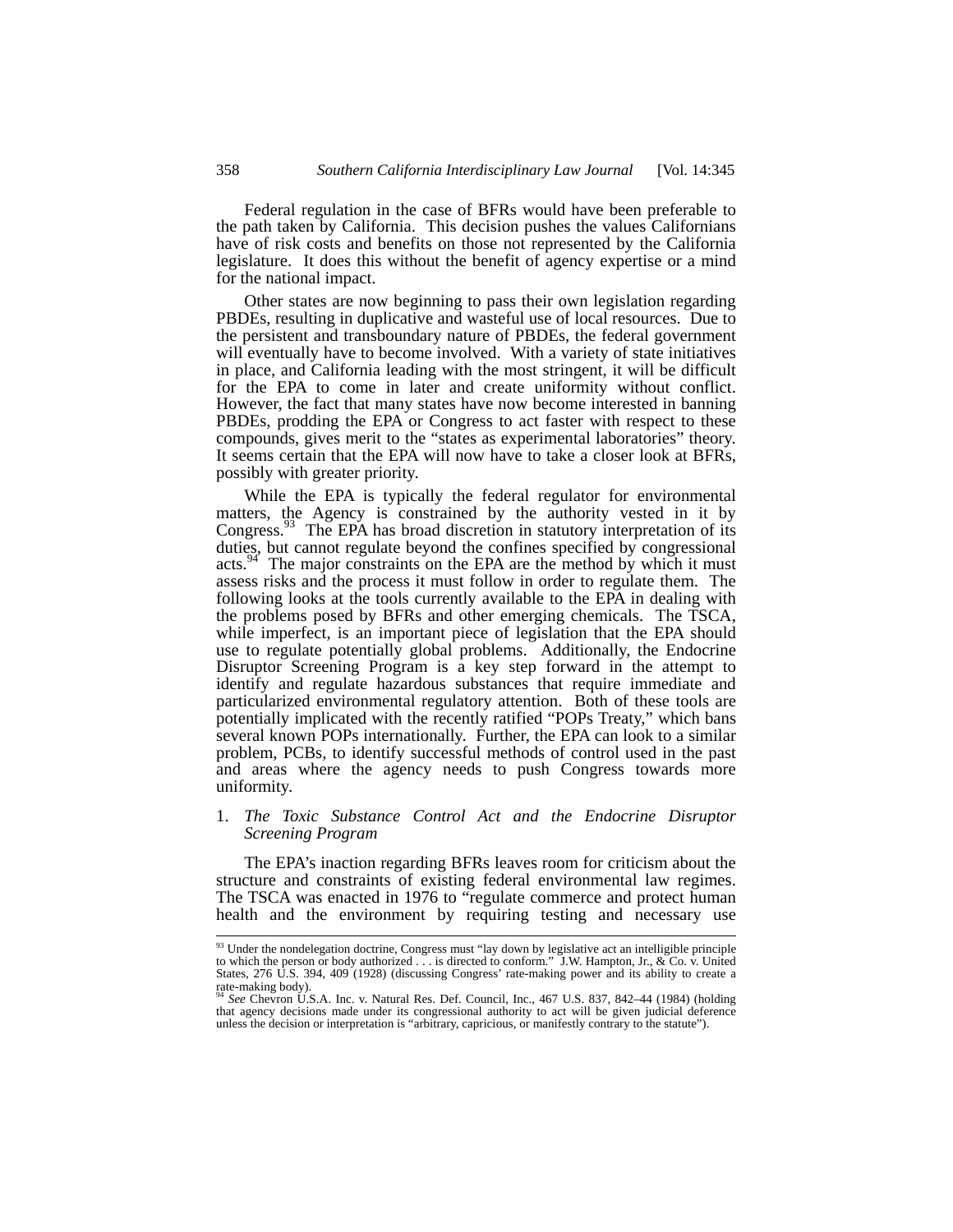restrictions on certain chemical substances."<sup>95</sup> BFRs fall into this definition of "chemical substances" under the TSCA.

Under the TSCA, a state is preempted from establishing a rule regulating chemicals that are subjects of the TSCA unless the state law is identical to the EPA regulation, is adopted in accordance with another federal law, *or bans the use of such substances in that state*.<sup>96</sup> The California legislation is a complete ban of a substance throughout the state; therefore, it slips through the cracks of the TSCA and safely out of the EPA's reach, unless Congress acts to override it.

Due to a state's authority to ban a substance within its borders under the TSCA, Congress has implicitly given California authority to regulate in this manner. Further inaction by Congress creates a significant opportunity for California to take the lead in regulating other emerging chemicals. Given the lengthy process required under the TSCA to get a substance banned, California's action may seem prudent. In order to take regulatory action under the TSCA, the EPA must show that there is a reasonable basis to conclude that a chemical "presents or will present an unreasonable risk of injury to health or the environment."<sup>97</sup> Once a "reasonable basis" has been concluded, the chemical undergoes an extensive review and a testing process that includes several levels of mandatory testing and corresponding findings.<sup>98</sup> Only after completion of the testing and finding requirements may the EPA make a regulatory ruling regarding a chemical.<sup>99</sup>

There are approximately 72,000 substances in the EPA's inventory of TSCA chemicals, most of which were in commerce when the EPA began reviewing chemicals, including BFRs.<sup>100</sup> Of these thousands, the EPA has tested less than two percent; about a thousand more are added to the list each year, and several thousand more are simply not yet on the list.<sup>101</sup>

The EPA recognized that EDCs were of growing concern and that there was a need to prioritize their screening and testing.<sup>102</sup> In 1996, in response to this need, the EPA, in conjunction with thirteen other federal agencies, began the Endocrine Disruption Screening Program ("EDSP") to give priority to EDC testing and to coordinate testing and regulation.<sup>103</sup> EDSP's process is no less time-consuming and no less stringent than that under TSCA. EDSP uses a multi-tiered system of sorting, screening, and testing.104

<sup>&</sup>lt;sup>95</sup> H.R. 1341, 94th Cong. (1976); 15 U.S.C. §§ 2601–92 (2004).<br><sup>96</sup> See 15 U.S.C. § 2617(a)(2)(B) (2004).<br><sup>96</sup> See 15 U.S.C. § 2605(a) (2004).<br><sup>98</sup> See 15 U.S.C. §§ 2603-04 (2004).<br><sup>98</sup> See 15 U.S.C. §§ 2603-04 (2004).<br><sup></sup>

*Control Act*, 54 MD. L. REV. 1354, 1358 (1995). 101 *See id*. 102 *See* Fastenau, *supra* note 15, at 53. 103 *See id*. at 57–58. 104 *See id*. at 68–69.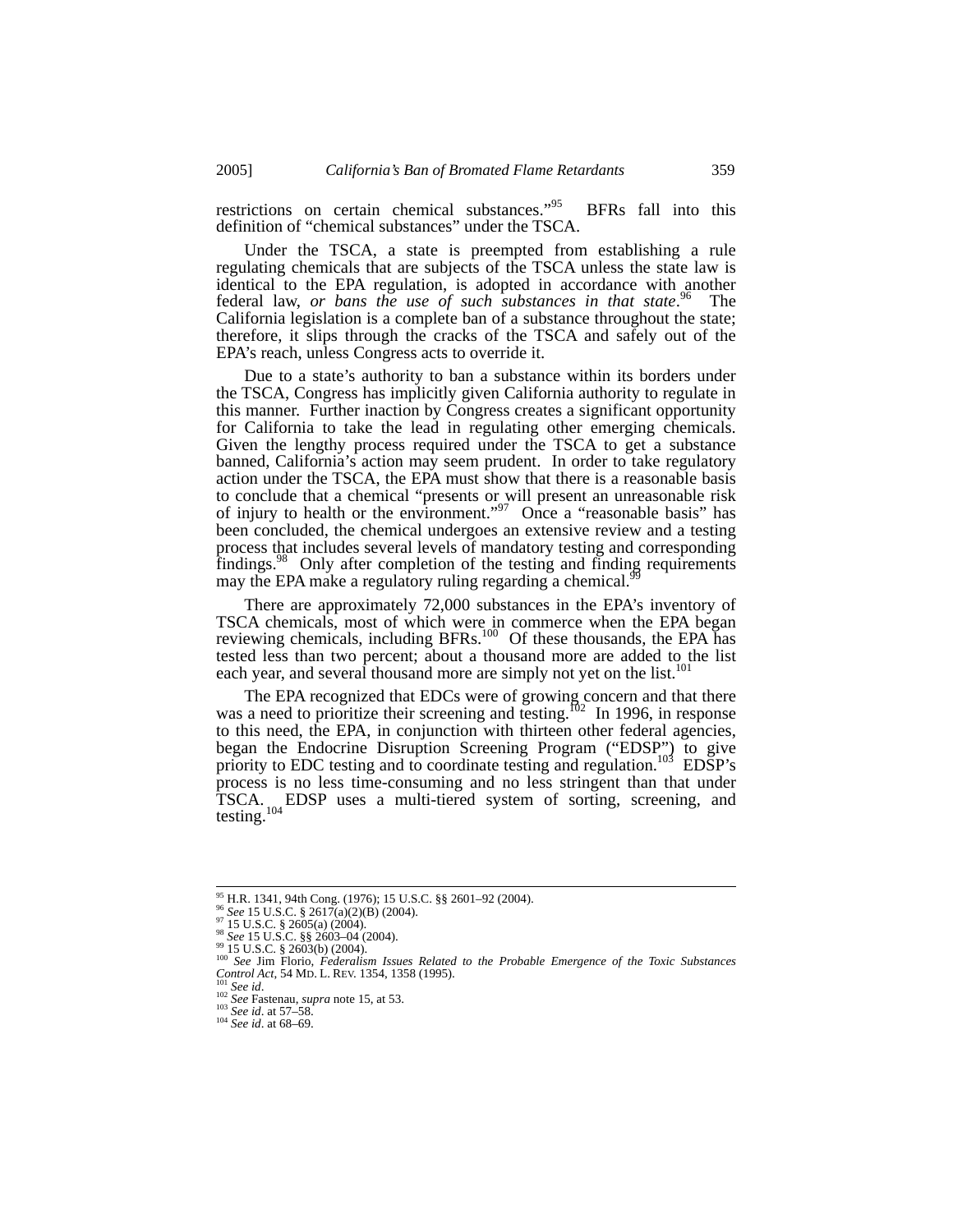The first tier is a sorting and screening stage whereby chemicals to be tested are identified and prioritized.<sup>105</sup> There is considerable controversy over whether the EPA may or should rely on existing studies for this initial sorting stage, or whether independent review is necessary.<sup>106</sup> Next, chemicals go through a confirmatory testing stage; and finally, a hazard assessment tier.<sup>107</sup> Only after a chemical has gone through this final stage can it be determined to be an endocrine disruptor and regulated.<sup>108</sup>

Currently, the EPA is evaluating the risks of BFRs, but has no plans to regulate them.<sup>109</sup> In fact, EDC research will be among the first programs to suffer from recent Bush spending cuts,<sup>110</sup> meaning it will take even longer for dangerous chemicals to be identified, tested, and regulated. Instead of abiding by this formal process, the EPA entered into negotiations for voluntary phase-outs with the chemical manufacturers once they were certain the California legislation would pass.<sup>111</sup> Given that the California legislation effectively produced a national ban, this was a less expensive and more time-efficient way for the EPA to handle the situation.

While the EPA negotiations with BFR manufacturers were a successful resolution to the immediate problem of some BFRs in the United States, some international issues remain involving the TSCA, EDSP, and the federal government's ability to work with other nations to ban EDCs. On February 17, 2004, France became the fiftieth nation to ratify the 2001 Stockholm Convention on Persistent Organic Pollutants ("POPs Treaty"), setting in motion a ninety-day period after which the treaty would go into effect.<sup>112</sup> This international treaty is aimed at banning a dozen of the world's most toxic persistent chemicals, and will become binding international law.<sup>113</sup> The United States signed the treaty in 2001, but the Senate has not yet ratified it. $114$  Up until France's action, the treaty lacked the required number of signatories to make it active.<sup>115</sup>

BFRs are not among the dozen EDCs enumerated in the treaty; $^{116}$ however, the treaty is relevant to the regulation of these flame retardants because it allows signatory countries the ability to add new chemicals to the list of restricted pollutants.<sup>117</sup> U.S. officials have disagreed about how

<sup>&</sup>lt;sup>105</sup> See id. at 69.<br><sup>106</sup> See id.<br><sup>106</sup> See id.<br><sup>108</sup> See id.<br><sup>109</sup> See Cone, Davis Signs Bill to Ban Flame Retardants, supra note 57.<br><sup>110</sup> See Kara Sissell, *Bush Spending Cut Proposals Draw Fire from Activists*, CHEM. 2004, at 28. Bush has proposed a 7% cut in EPA spending from fiscal year 2004, which will come out of "projects researching the health effects of endocrine disruptors, pesticides and toxics, and 'human health' ecosystems," according to the National Resources Defense Council. *Id.* 

<sup>&</sup>lt;sup>111</sup> See Sissell, supra note 13.<br><sup>112</sup> See Allison A. Freeman, *POPs: International Pesticide Treaty Set to Take Force This Spring*,<br>GREENWIRE, Article 21, Feb. 19, 2004.

GREEN, Article 21, Feb. 19, 2004.<br><sup>114</sup> *See id.* <sup>114</sup> *See id.* <sup>115</sup> *See id.* <sup>115</sup> *See id.* <sup>115</sup> *See id.* <sup>116</sup> The banned chemicals included in the treaty are: aldrin, chlordane, DDT, dieldrin, dioxins, endrin, <sup>1</sup> furans, heptachlor, hexachlorobenzene, mirex, polychlorinated biphenyls, and toxaphene. *See POPs Treaty Ratified*, CHEM. WK., Mar. 10, 2004, at 33. 117 *See* Freeman, *supra* note 112.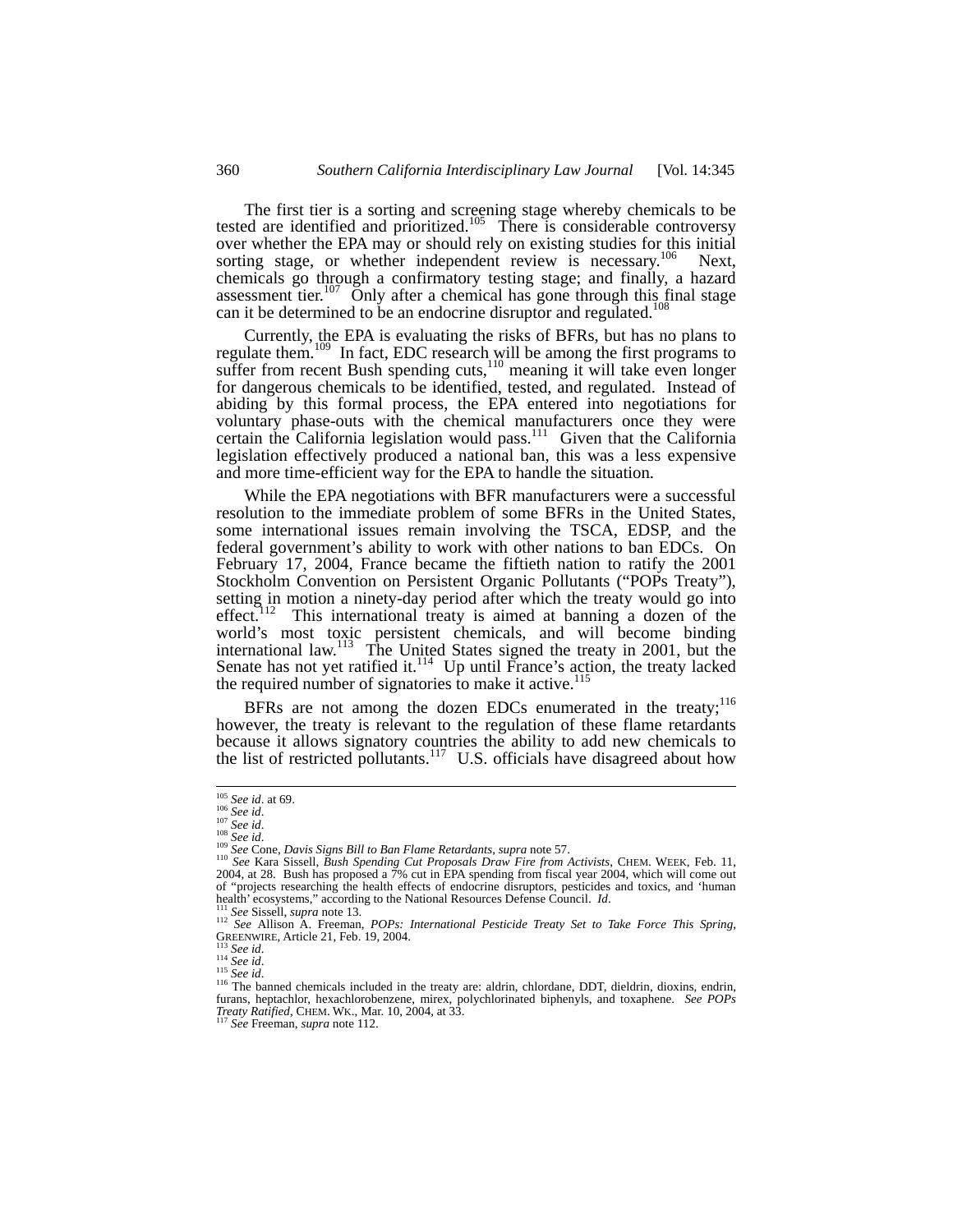to amend existing laws, including the TSCA, to implement the treaty.<sup>118</sup> Of particular concern is the U.S. government's ability to timely comply with additions to the list of banned chemicals within the current regulatory framework. In order to comply with the treaty, several existing environmental laws need to be altered. The Bush administration is trying to get Congress to ratify its proposals to implement these changes, including giving the EPA discretion to ban a chemical once other signatory countries have done so.<sup>119</sup> If signatory countries act to include PBDEs on the list of banned substances, the federal government will be forced to act quickly to maintain compliance with the treaty.

The POPs Treaty ratification illustrates the importance of national uniformity with regard to PBDEs and other persistent EDCs. While states should be the breeding grounds for governmental experimentation, the need for national control outweighs this, especially in light of international action that will be binding on the United States. The TSCA and EDSP currently fall dangerously short of allowing the EPA to assume this role, and the result is that California may now dictate the national standard for emerging chemicals. The TSCA should be reformed to repair this potentially harmful hole in its fabric.

The EPA should be at the forefront of environmental regulations affecting commerce and transboundary issues. Scientific evidence shows that the persistent effects of BFR chemicals have emerged around the world, including accumulation in Arctic mammals.<sup>120</sup> The problem's global impact increases the importance of the federal government as the sole regulator of these chemicals; the federal government is authorized to deal with international concerns, treaties, and other nations in ways that an individual state is not.

#### 2. *Comparison to Polychlorinated Biphenyls*

Polychlorinated biphenyls are considered one of the worst pollutants on Earth. They represent the most predominant example of a persistent organic pollutant in environmental history. PCBs accumulate in fatty tissue, just as PBDEs do, thereby increasing in concentration higher up the food chain.<sup>121</sup> Banned in the 1970s, these chemicals were used in insulating fluids and chlorinated pesticides.<sup>122</sup> Thirty years after being banned, detectable PCB levels still persist in the environment, especially in the ocean.<sup>123</sup> High PCB levels have been attributed to suppressed immune system response, altered testosterone and progesterone hormones, reduced fertility and intelligence, as well as sexual deformities in all types of wildlife.<sup>124</sup> Scientists warn that "PBDEs will replace PCBs and DDT as the

<sup>118</sup> *See id*. 119 Marty Coyne, *Bush Admin Changes Little with Latest Proposal on Persistent Chemicals*, ENV'T & ENERGY DAILY, Article 4, Mar. 23, 2004.<br>
<sup>120</sup> *See* Cone, *Of Polar Bears and Pollution*, *supra* note 3.<br>
<sup>121</sup> *See id.*<br>
<sup>122</sup> *See id.*<br>
<sup>122</sup> *See id.*<br>
<sup>123</sup> *See id.*<br>
<sup>124</sup> *See id.*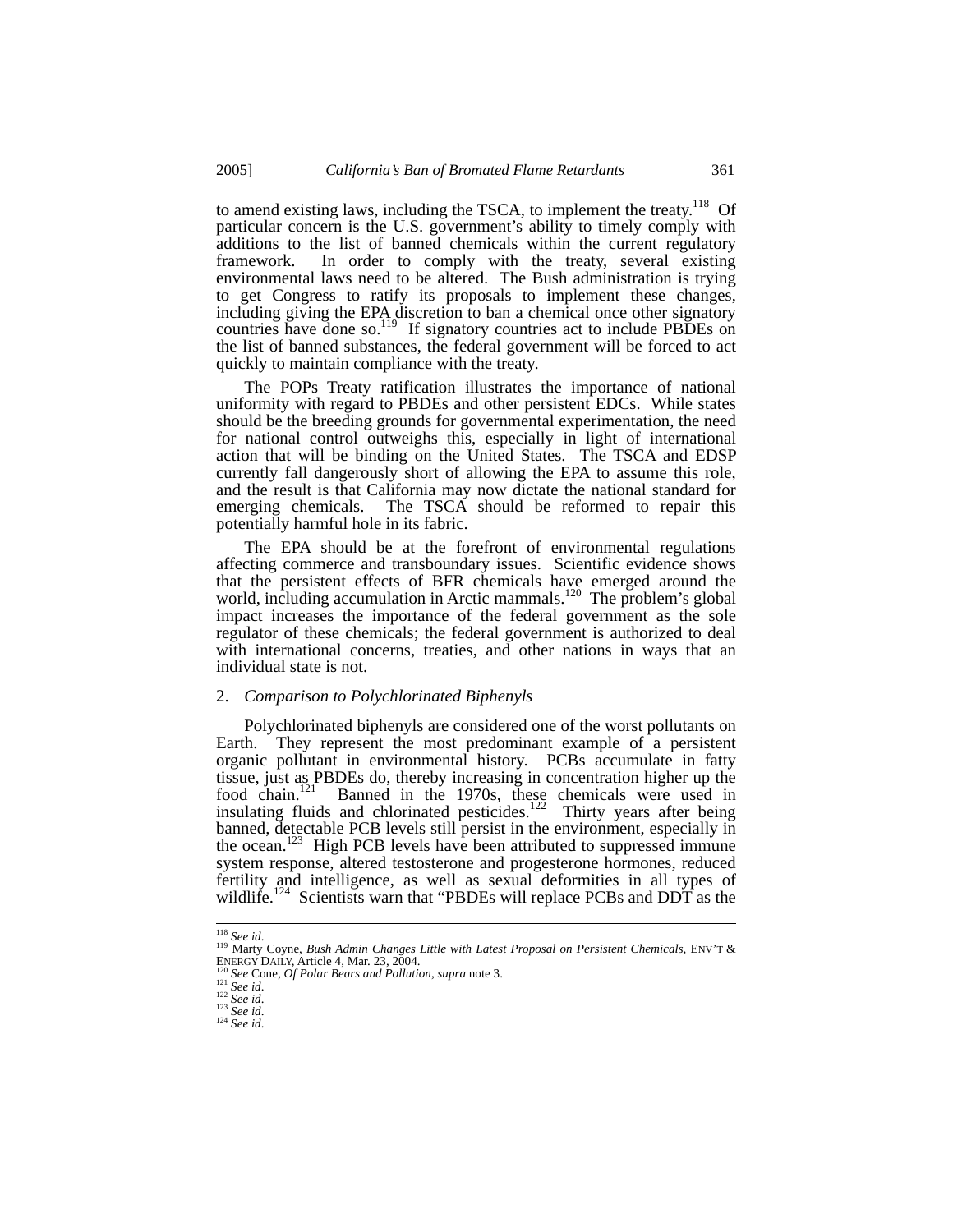major organic pollutant over the next 15 to 30 years."<sup>125</sup> PBDEs in flame retardants are chemically similar to PCBs in molecular structure, environmental persistency, and likely toxicology. As such, it makes sense to adopt a national standard for PBDEs that is similar to PCBs.

Congress authorized the EPA to regulate the manufacture, sale, distribution, and disposal of PCBs under the TSCA.<sup>126</sup> However, the EPA was unable to obtain complete preemptive power over state laws regarding the disposal of PCBs.<sup>127</sup> The federal courts are split as to whether the EPA regulation of PCBs under the TSCA preempts state regulation of the chemicals.<sup>128</sup> Courts have allowed states and localities to institute more stringent disposal regulations than those set out in the TSCA, but have generally held that the manufacture, sale, and distribution aspects must preempt other state and locality regulations.<sup>129</sup> Even without total control over disposal issues, the EPA has been successful in eliminating the use of PCBs by spearheading the ban of these chemicals globally. This effort has resulted in the reduction of detectable PCBs in the environment and in higher mammals. Similar action by the EPA is needed in the case of BFRs and other emerging POPs.

Before the EPA can effectively regulate toxic chemicals such as BFRs, Congress must overhaul the TSCA to eliminate the broad exemptions employed in the Act. As the model for PCBs shows, EPA regulation of a known hazardous substance can be an effective way of handling human and environmental dangers. However, to enable the EPA to establish dominance in federal regulation of such materials, changes to the statute must be made. As PBDEs accumulate at alarming rates similar to those of PCBs in the 1970s, it is important that *some* federal action be taken, even if the best model for that action is flawed.

Currently, the Agency is conducting research and gathering data on PBDEs, and is working with companies to devise substitute flame<br>retardants.<sup>130</sup> Previously, the EPA never evaluated safety and Previously, the EPA never evaluated safety and environmental information about PBDEs, because they were on the market when the TSCA developed an inventory of existing chemicals. The TSCA grandfathered in those chemicals which at the time of enactment were in use without any signs of being toxic or otherwise harmful to the health of humans or the environment. Once on this list, the EPA may not regulate a chemical unless it can prove that the chemical poses significant risks to human health or the environment.

<sup>&</sup>lt;sup>125</sup> These May Make You Forget PCBs, supra note 2.<br><sup>126</sup> See generally Florio, supra note 100, at 1363–71.<br><sup>127</sup> See id. at 1365–66.<br><sup>128</sup> See Farley-Northwest Indus. v. N.J. Dep't of Envtl. Prot., No. A-2037-89T2, at 12 Ct. App. Div. June 5, 1991) (holding that the state regulation was not preempted by TSCA, and noting the circuit split described). <sup>129</sup> *See* Rollins Envtl. Serv., Inc. v. Logan, 508 A.2d 271, 273 (N.J. Super. Ct. App. Div. 1986) (holding

that while the state law preempted local regulation of PCBs, there was no federal preemption). *But see*  Rollins Envtl. Serv., Inc. v. Parish of St. James, 775 F.2d 627, 637 (5th Cir. 1985) (construing TSCA to preempt state and local PCB disposal bans). <sup>130</sup> *See* Renner, *supra* note 1.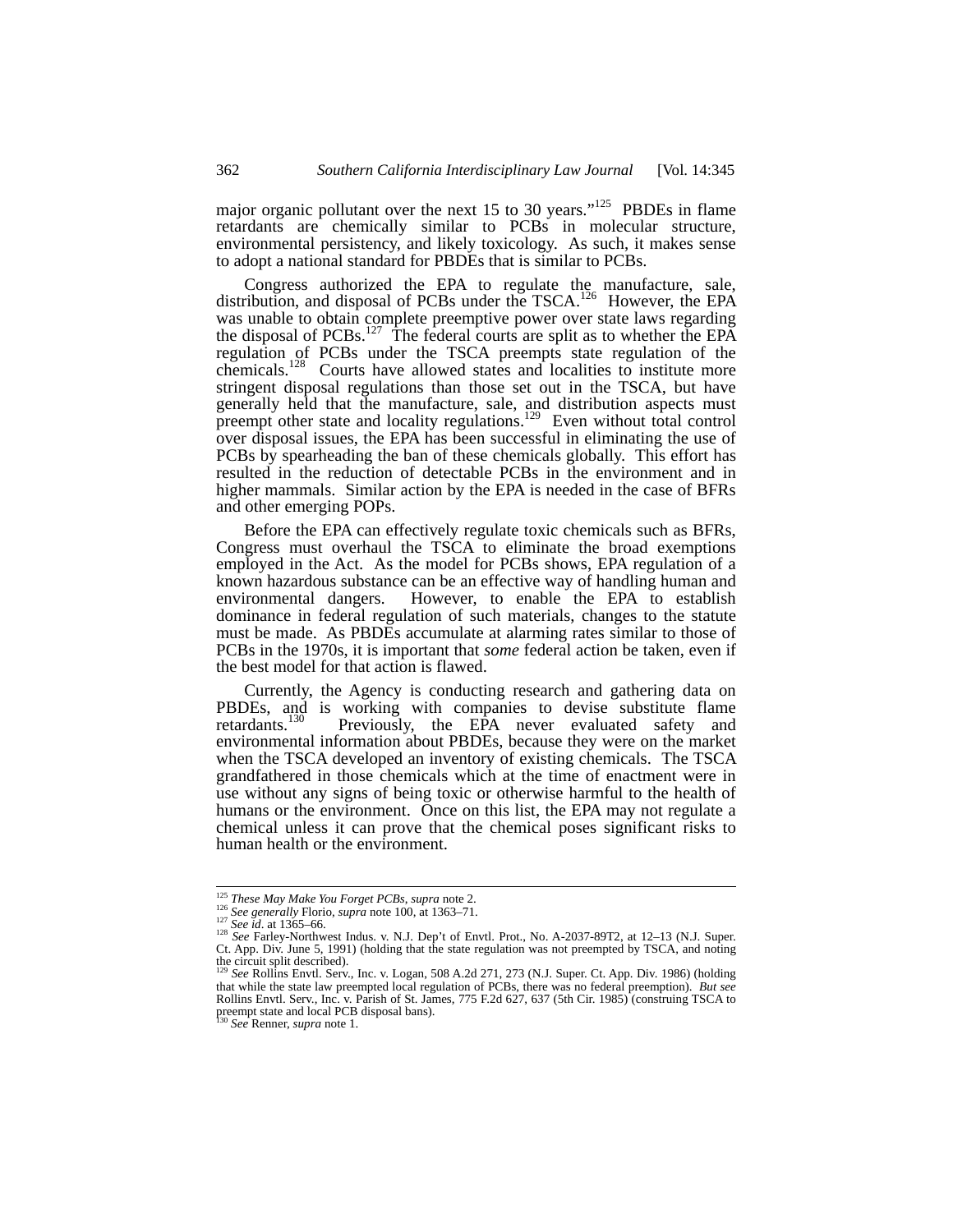Research has determined that PBDEs "resemble PCBs in terms of persistence and environmental dispersion,"131 and it is probable that the consequences will be similar. PCBs are difficult to purge from the environment; in fact, twenty-five years after banning PCBs, trace amounts can still be found in human blood.<sup> $132$ </sup> Moreover, it is still costing the United States hundreds of millions of dollars to rid our waterways of PCB contamination. For example, the New York Hudson River and Wisconsin's Fox River are still being dredged to eliminate PCB contamination caused thirty years ago.<sup>133</sup> The United States banned PCBs with less data on health effects than it currently has on PBDEs; $^{134}$  moreover, toxicologists say that BFRs have the same effects as PCBs on the brains of newborn animals in the same doses.<sup>135</sup> This amounts to strong evidence that the EPA needs to take action to minimize any exposure to BFR molecules and any subsequent cleanup costs.

#### B. POLITICAL INTERFERENCE IN ENVIRONMENTAL REGULATION

Both the EPA and state legislators are susceptible to interest group and insider political pressures, creating the possibility that decisions are made based on concerns other than that of human health and environmental wellness. Ultimately, the EPA is better situated to institute broad-sweeping bans on toxic chemicals, because of research and proof mechanisms that are in place to ensure decisions are based on actual knowledge of harm. State legislators must keep constituents happy, not necessarily verify scientific findings about the actual toxicity of a substance before acting. This requires that regional attitudes towards risk play a role in the development of regulatory policies. While there is merit to the argument that PBDEs in the environment may cause serious health problems, one can easily imagine a scenario where the public is in an uproar over a substance that has much less substantiated evidence of harm. With no defined method of determining the substantiality of harm or the costs and benefits, legislators are left with little choice but to defer to what the people want. In the insulation of their own locality, this would be a just outcome. However, when a state has a substantial stake in the commerce of the nation, and when its laws will impact other states without their consent, there ultimately will be problems.

A public choice view of environmental regulation is seen "as the response to the pressure of powerful groups that seek to further their individual interests, generally at the expense of aggregate social welfare."<sup>136</sup> Politicians are looking for what is benefit-maximizing for

 <sup>131</sup> Phil Zahodiakin, *Developmental Effects Seen in Flame Retardant Study*, PESTICIDE & TOXIC CHEM. NEWS, OCT. 22, 2001, at 11. 132 *See* Matt Crenson, *Flame Retardant Raises Red Flag for Some Scientists' Health*, L.A. TIMES, Feb. 3,

<sup>2002,</sup> at A12.

<sup>&</sup>lt;sup>133</sup> *See id.*<br><sup>134</sup> *See Marty Coyne, PCBs: Admin Urged to Curb Toxics for Ocean Health, GREENWIRE, Article 7, Sept. 29, 2003.* <sup>135</sup> *See* Cone, *Cause for Alarm*, *supra* note 6. 136 Revesz, *supra* note 17, at 207.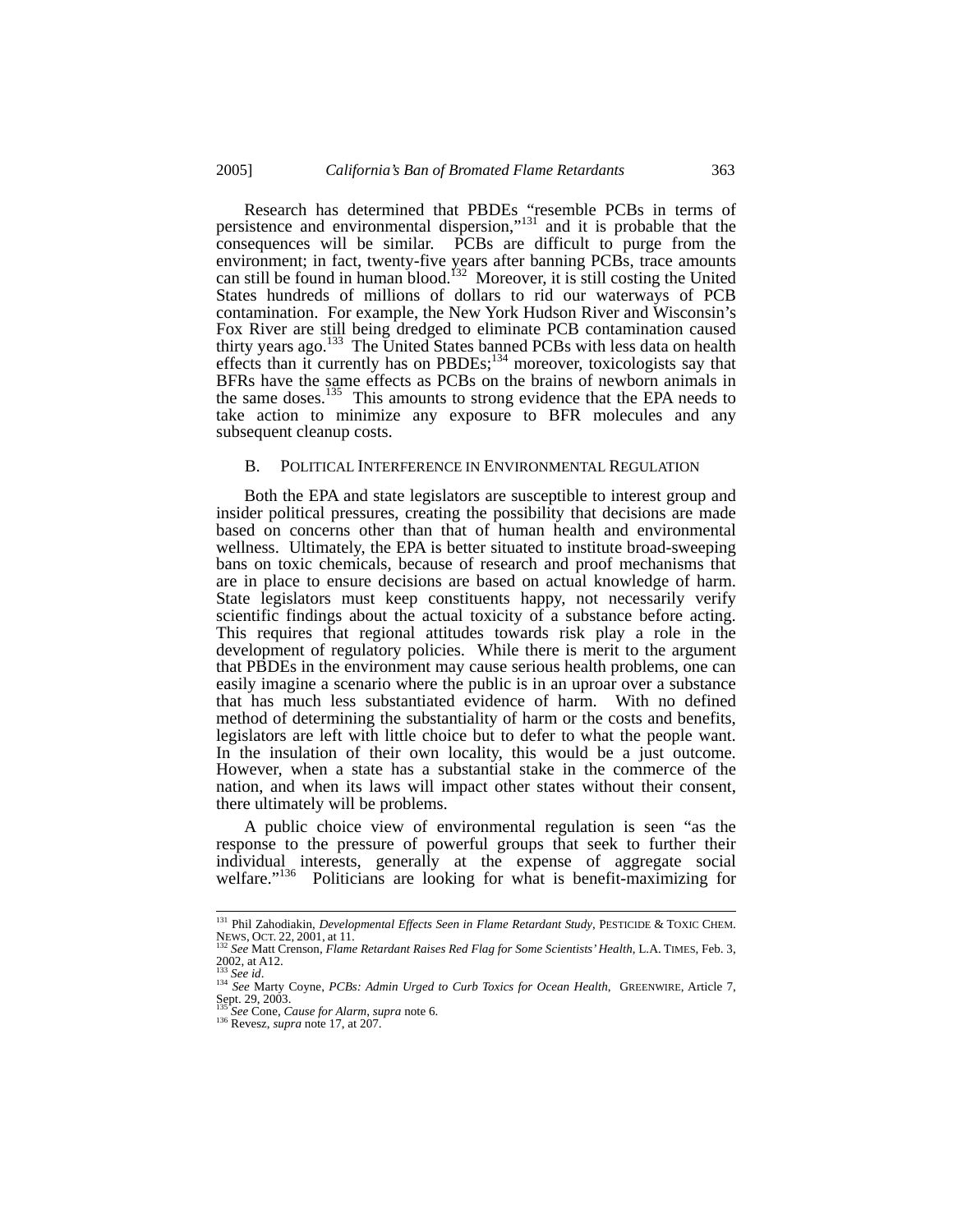them, both in terms of public support and money from groups pleased with their decisions. This public choice model of politics may help explain the unusual phenomena of California's ban of PBDEs and the EPA's response of negotiating a phase-out with the chemical companies.

Jonathan Macey has proposed a "franchise theory of federalism," identifying three situations where federal deference to local regulators may take place: (1) when a state has developed a body of regulation that represents an asset that would be diminished by federal regulation; (2) when political support varies widely in different jurisdictions; and (3) where Congress can place responsibility for a controversial issue on state and local governments.<sup>137</sup> The implication of this is that the Supremacy Clause is used more for the political convenience of Congress than as a means to uphold governmental separation of powers.

In the first case, where deference is given to local regulators when a state has developed a body of regulation that represents an asset, a case can be made that California is trying to create such a niche market for environmentalism. Examples of Congress allowing a state's regulatory regime that has national implications, while not numerous, are also not insignificant. Delaware's corporate law, South Dakota's law of usury, and Connecticut's regulation of the insurance industry are major examples.<sup>138</sup> These laws are well established, creating a legislature and judiciary that have a special level of expertise in these areas. State domination of these areas of law may make sense for just that reason. This logic, however, falls apart with respect to environmental law, as issues often involve disproportionate burdens, differing levels of acceptable risk, and most importantly, international concerns that an individual state does not have the authority to negotiate. Thus, it is unlikely that asset reasoning resulted in federal inaction with respect to BFRs.

The second theory is a more plausible explanation for federal deference here: when political support varies widely in jurisdictions. It is likely that some constituencies, taken as a whole, would not be concerned about the potential harms of PBDEs, instead seeing other issues as more important. It is not surprising that a state such as California, known for its liberal environmentalism, would want to take steps to maximize safety even at high costs. Without more verified scientific studies, it would have been hard for the EPA to justify its own national ban to states that would require more intense proof of harm. Rather than being seen as taking the cue from the European Union, which had already banned PBDEs, the EPA chose to take the conservative and nonaggressive route dictated to it by Congress.

Where federal entities can place responsibility for controversial issues on local governments, they will, in order to avoid political suicide. A possibility existed that the chemical manufacturing companies, and those states that benefit most from these companies' sales, would make some noise about a national ban—especially if the timetable was as strict as the

<sup>137</sup> *See* Macey, *supra* note 18, at 268–69. 138 *See id*. at 266, 280.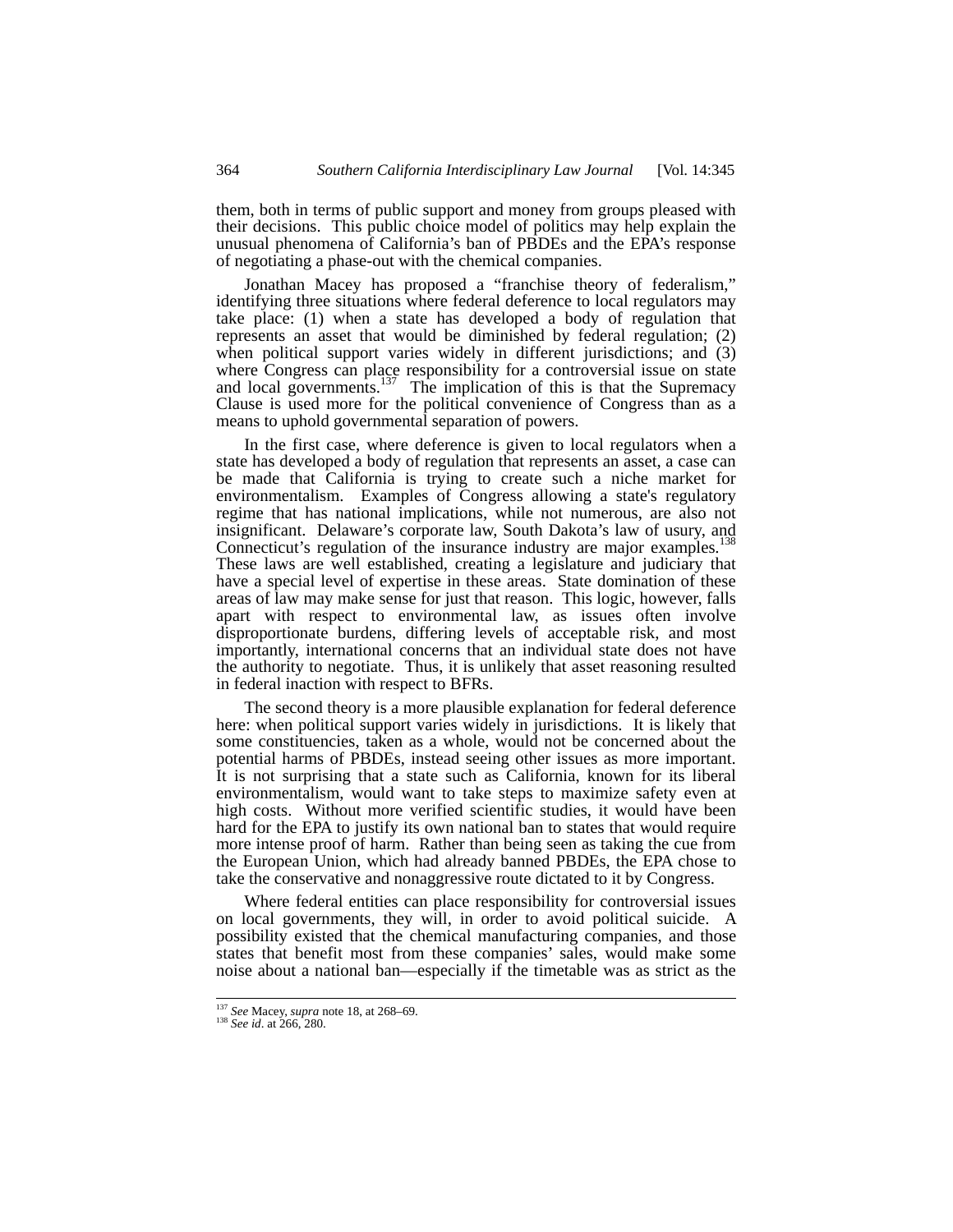one employed by the European Union. Instead of looking at the world trend and evidence of risk, federal entities decided to continue studying the compounds, essentially stalling any permanent decisions. Once the California bill was in motion, however, the EPA was quick to nullify any manufacturer resentment by approving an alternative flame retardant. As such, the EPA appears as the "good guy" to manufacturers and other stakeholders in keeping these flame retardants on the market.

Other reasons also may explain the EPA's deference to California with respect to BFRs. While it would not be cost effective for all fifty states to enact laws banning BFRs, it is definitely less expensive to enact a single local law than a single federal law.<sup>139</sup> This may help explain why the EPA was supportive of the California legislation: the Agency was well aware that the time and money required to eliminate the use of PBDEs would be considerably higher for them than for California, and the California ban would have the same effect. Also in the background are the backdoor deals between the EPA and the chemical companies to accept their alternative flame retardants into the market. In the end, if public support turns out to be absent, or if another constituency (such as the chemical manufacturers or the states in which they are located) seems to draw more power than the California environmentalists, the EPA can rely on Congress to regain strength and override the state legislation with its own legislation. In this way, the Supremacy Clause is an "escape hatch" for Congress to allow hard decisions, and the fallout from them, to be passed down to state and local legislators, while still maintaining control and political popularity. This behavior represents a strategy by which federal politicians can offer wealth transfers to interest groups in exchange for political support.<sup>140</sup>

California's action represents a situation where all of the major externalities associated with the passage of this law are borne by other states, while allowing California to reap the benefits. In this kind of situation, it is desirable to have a national solution in order to avoid some of the political pitfalls involved in such an action.<sup>141</sup> By stepping in as an intermediary and quickly approving alternative flame retardants, the EPA dissolved any such controversy. This behavior, however, will not pass political muster when the same scenario is played again and there are no available alternatives to be approved.

This deferment of power by the EPA is symptomatic of some of the issues previously discussed. The U.S. system of environmental monitoring and regulation of EDCs is an expensive and extensive process, which may not respond quickly enough to health threats to adequately protect its citizens. The EPA may have deferred authority to the state to implement a national ban because the EPA's hands were tied by the congressional restraints governing how it may proceed. This is a bad precedent to set, though, as one state should not have the ability to bind other states in this way. It is imperative that Congress act to repair the mechanism by which

<sup>139</sup> *See id*. at 281–82. 140 *See id*. at 291. 141 *See id*. at 279–80.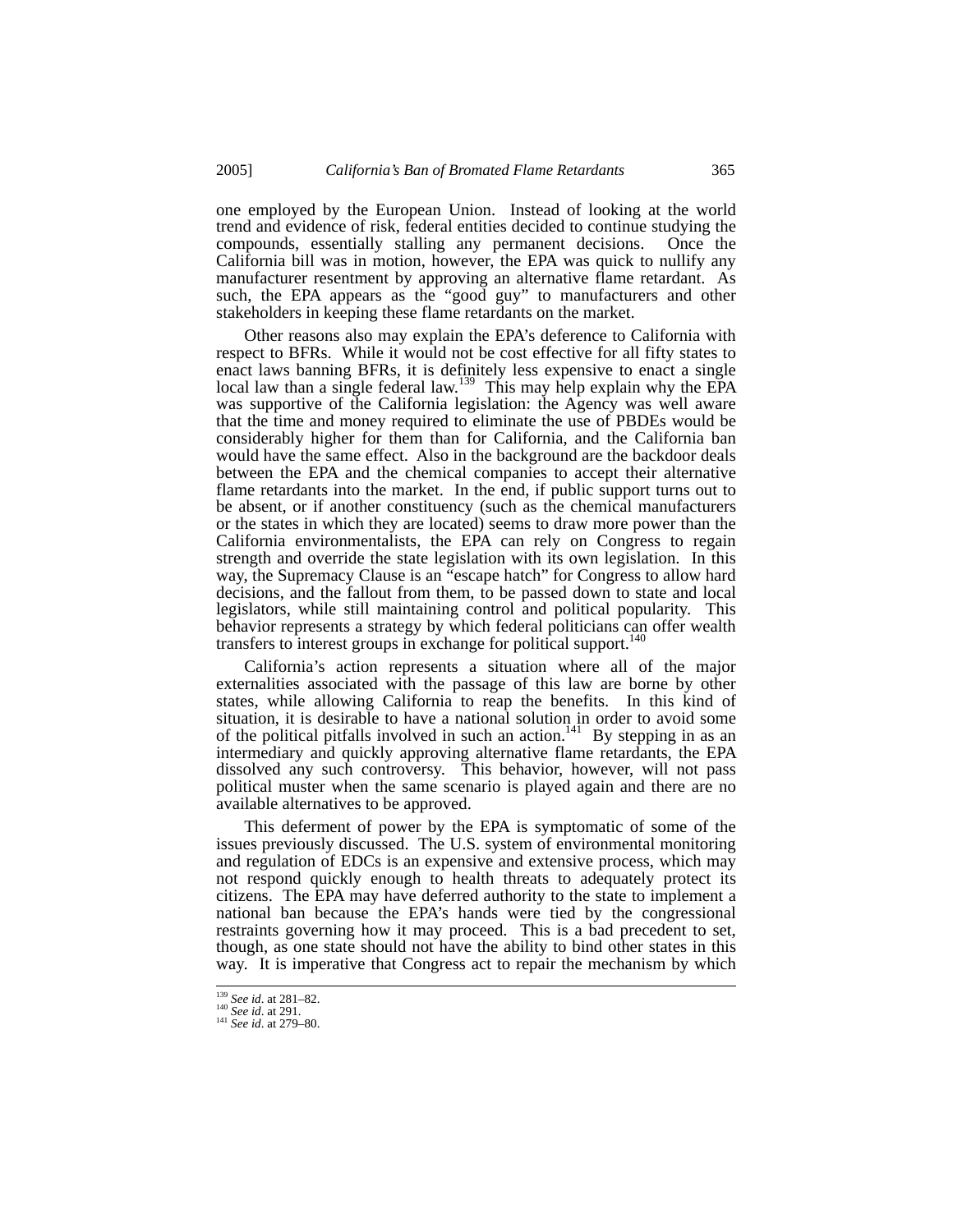the EPA is allowed to evaluate and regulate toxic substances, especially those designated as POPs.

Politicians are not the only entities with a stake in how legislation plays out. Interest groups at both the federal and state level have increasing influence over the legislative process. State interest groups have become as formidable and sophisticated as those on the national level.<sup>142</sup> In the realm of environmental politics, local interest groups have become key players in influencing legislative decisions.<sup>143</sup> The list of supporters for the California ban is replete with local as well as national interest groups.<sup>144</sup>

Interest groups are often thought of as exerting too much power, or only representing a minority view. While this may be correct, in the case of BFRs, interest groups have played a major role through state legislators in accomplishing what the federal government could not: a national ban on unhealthy BFRs. In this sense, the system of allowing states to have autonomy with respect to banning certain substances within their borders is a success story. The passing of a bill by the California legislature is inarguably less costly and time-consuming than the federal regulatory scheme, even if Congress had attempted to enact legislation of its own. Here, the result was a ban that most people probably wanted; however, this may not be the case the next time California lobbyists want to push for legislative enactment.

#### C. RISK ASSESSMENT AND THE PRECAUTIONARY PRINCIPLE

California has gone beyond taking the lead in regulation of a toxic chemical—it has taken the lead in switching from an environmental risk assessment model that requires proof of harm before action to one that resembles the precautionary principle. While there are many definitions of the precautionary principle, the term as defined by the EPA means that "[w]hen information about potential risks is incomplete, basing decisions about the best ways to manage or reduce risks on a preference for avoiding unnecessary health risks instead of on unnecessary economic expenditures" is preferable.<sup>145</sup> With little scientific evidence showing danger to human health, the EPA's hands are tied under the current regulatory regime. California, not bound by the same regulatory policies as the EPA, has gone ahead with a ban due to PBDEs' *probable* toxicity to humans and the environment based on increasing buildups in animal and human studies. This change in thought regarding risk has two consequences.

First, it may only signal California residents' notoriously environmentally-conscious image. Californians may, on the whole, want a

 <sup>142</sup> *See* Clive S. Thomas & Ronald J. Hrebenar, *Nationalization of Interest Groups and Lobbying in the*  States, in INTEREST GROUP POLITICS 63, 77 (Allan J. Cigler & Burdett A. Loomis eds., 3d ed. 1991).<br><sup>143</sup> See generally Christopher J. Bosso, Adaptation and Change in the Environmental Movement, in

INTEREST GROUP POLITICS 151 (Allan J. Cigler & Budett A. Loomis eds., 3d ed. 1991). 144 *See Hearing*, *supra* note 40. Some of the registered supporters included: Environment California,

Natural Resources Defense Council, Sierra Club, and numerous other state organizations. *See id*. 145 U.S. ENVTL. PROT. AGENCY, TERMS OF ENVIRONMENT, *at* http://www.epa.gov/ocepa111/ OCEPAterms/pterms.html (last visited Jan. 7, 2005).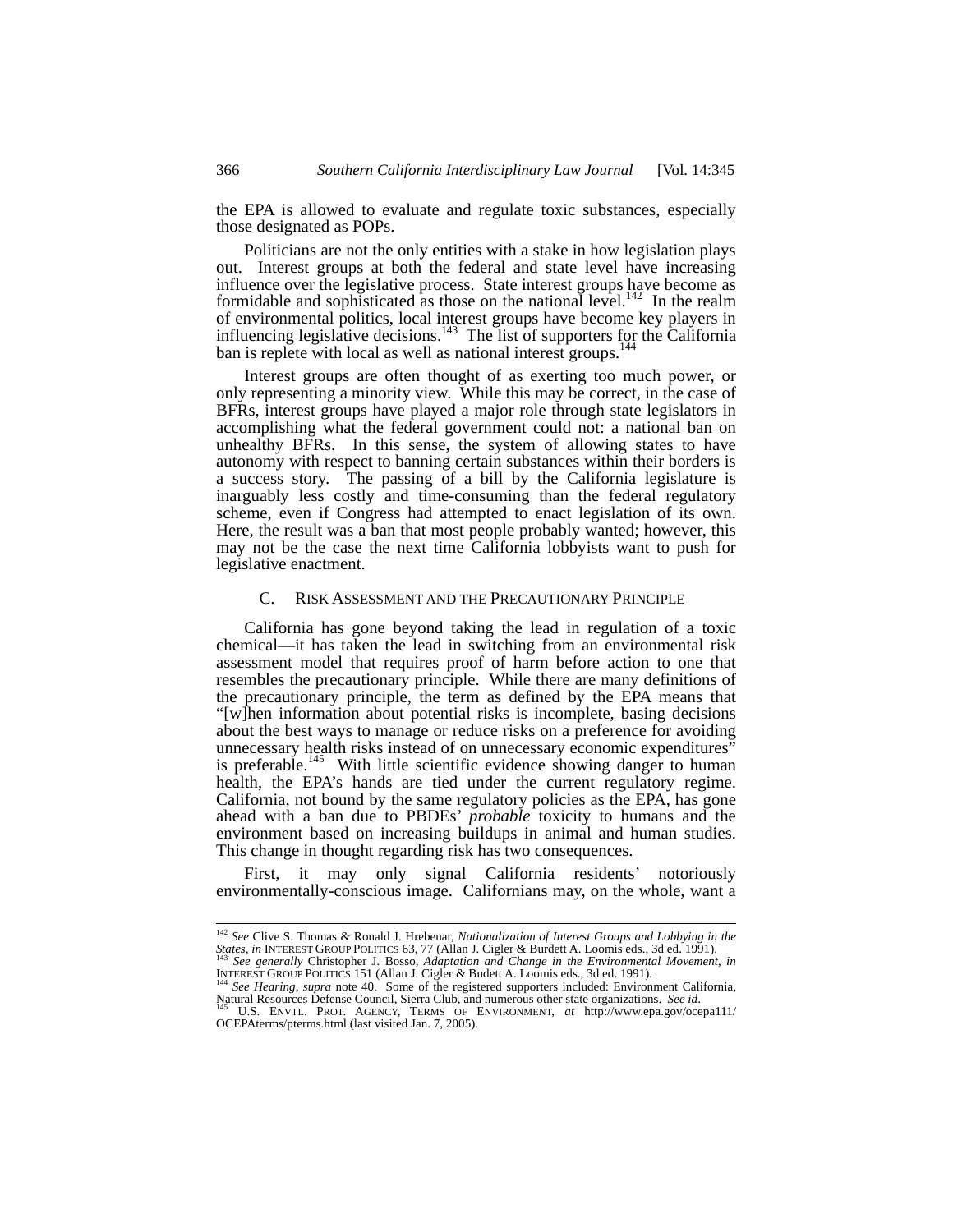precautionary model of risk assessment, but other states may disagree. Because this is an effective ban throughout the country, other states' commercial products will likely have to comply with the California law. This will increase the cost of their goods as well, even though residents of those states may feel that the flame retardants' fire safety properties are more beneficial than the risk of toxicity, and are unwilling to pay the increased prices of alternative products.

Second, this type of risk assessment is contrary to the federal regulatory risk assessment scheme. By taking a precautionary stance similar to European models, California may be paving the way for major changes in the way federal regulatory law will be made in the future. Whether this signals a national change or merely a more liberal environmentalist approach confined to one region of the country is yet to be seen. If it does represent an increased concern about the potential risk of toxic substances across the nation, then the scope of the EPA's powers, the need to revamp their system of risk control, and the effects on commerce will be great.

Environmental groups, such as Environmental Working Group ("EWG"),<sup>146</sup> are beginning to push for a model more similar to Europe's.<sup>147</sup> EWG representatives claim that the current system of regulating toxic chemicals is not protecting Americans, and are urging the EPA to follow the European lead.<sup>148</sup> The group contends that further work should be done on the PBDE issue,  $^{149}$  including an EPA ban on all PBDEs as quickly as possible.150 The group believes that "[i]n the interim, all PBDE-containing products should be labeled."<sup>151</sup> Further, they advise that all replacement flame retardants should be "tested to ensure they are not persistent, bioaccumulative, or toxic."<sup>152</sup> Finally, EWG advocates that a "nationwide" biomonitoring program should be established to identify chemicals that are accumulating" in humans and the environment.<sup>15</sup>

While there have been no peer-reviewed studies showing that PBDEs cause human health problems,  $154$  EWG expressed anger that the chemical regulation process in the United States allows experimentation on citizens.<sup>155</sup> The group contends that the current system allows the release of chemicals into the environment and simply waits to see what effects they have years later.<sup>156</sup>

<sup>&</sup>lt;sup>146</sup> Environmental Working Group is a nonprofit environmental research group.<br><sup>147</sup> See Environmental Working Group Finds High Levels of PBDEs in Women's Breast Milk, CHEM.<br>MKT. REP., Sept. 29, 2003, at 11.<br><sup>148</sup> See id.

<sup>2003,</sup> at http://www.braytonlaw.com/news/legisnews/080103\_ab302\_pbde.htm.<br>
<sup>151</sup> Id.<br>
<sup>152</sup> Id.<br>
<sup>152</sup> Id.<br>
<sup>152</sup> Id.<br>
<sup>152</sup> Id.<br>
<sup>152</sup> Id.<br>
<sup>152</sup> Id.<br>
<sup>153</sup> See Chemicals: High PBDE Levels in Breastmilk—Study, supra note 1

<sup>147.</sup>  <sup>156</sup> *See Chemicals: High PBDE Levels in Breastmilk—Study*, *supra* note 10.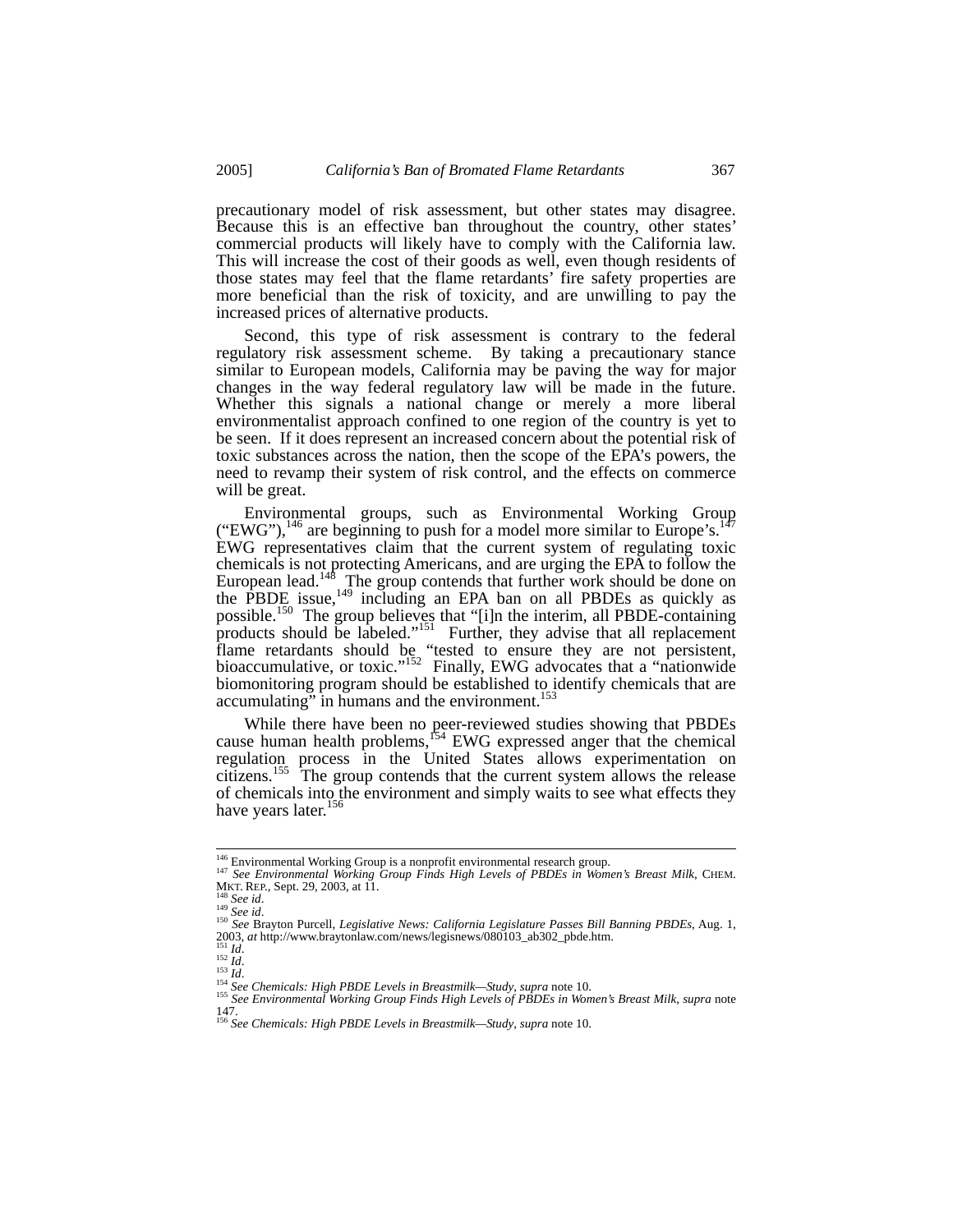The EWG is not alone. Other organizations have joined in the chorus, calling for change in the regulatory regime that will identify toxins and regulate them more swiftly and effectively to protect human health. According to scientists at the National Resources Defense Council ("NRDC"), there is a greater need to act quickly when a chemical is not only found to be toxic, but is persistent and accumulates, because the problem will continue to worsen over time.<sup>157</sup>

These groups advocate a switch to a more European standard of regulation. While U.S. law requires proof of risk before a chemical can be banned; European law requires proof of safety before a chemical can be used in the environment.<sup>158</sup> The European model puts more emphasis on safety assurance when faced with unknown health and environmental effects This provides increased safety up front, but with the potential of overregulation. Whether this is a better method of control is a matter of individual preference for handling risk and determining the worth of benefits.

While there are many toxic chemicals that humans and wildlife breathe, eat, and drink, only three are known to harm human health at levels found in the environment: lead, mercury, and PCBs.<sup>159</sup> New data emerging every day indicate that PBDEs may be another.<sup>160</sup> Environmental groups may well have grounds for concern, yet it remains uncertain if the federal government will be willing to switch to a precautionary regulatory model, or at least institute a more streamlined approach to persistent endocrine disruptors.

It seems the EPA agrees that these are dangerous chemicals and that something should be done to minimize the risk of exposure to them. Yet, at the same time, EPA agents claim that they do not know enough to take any regulatory steps. A scientist from the California Environmental Protection Agency's Hazardous Materials Laboratory characterized the threat of PBDE toxicity as "a social experiment we'll be following for the next 20 years. It is not going away."<sup>161</sup> However, EPA Administrator Christine Todd Whitman "maintains that not enough is known about the effects of PBDEs to warrant regulating them." $162^\circ$  At the same time, the EPA's Director of Toxicology states that "'there is no question' that the chemicals are altering thyroid hormones," which during fetal development affect how the brain functions.<sup>163</sup> This discrepancy between the known risk of PBDEs and the lack of regulation is alarming. The EPA's lack of ability to adequately respond to this perceived threat in a timely manner further illustrates the need for Congress to seriously consider alternative methods for regulating suspected POPs.

<sup>&</sup>lt;sup>157</sup> See Environmentalists Want Ban on Flame Retardant, PROD. LIAB. L. & STRATEGY, Feb. 2002, at 10.<br><sup>159</sup> See id.<br><sup>159</sup> See Cone, *Cause for Alarm*, *supra* note 6.<br><sup>160</sup> Liable is *d*.<br><sup>161</sup> Liable id.<br><sup>162</sup> Id.<br><sup>162</sup>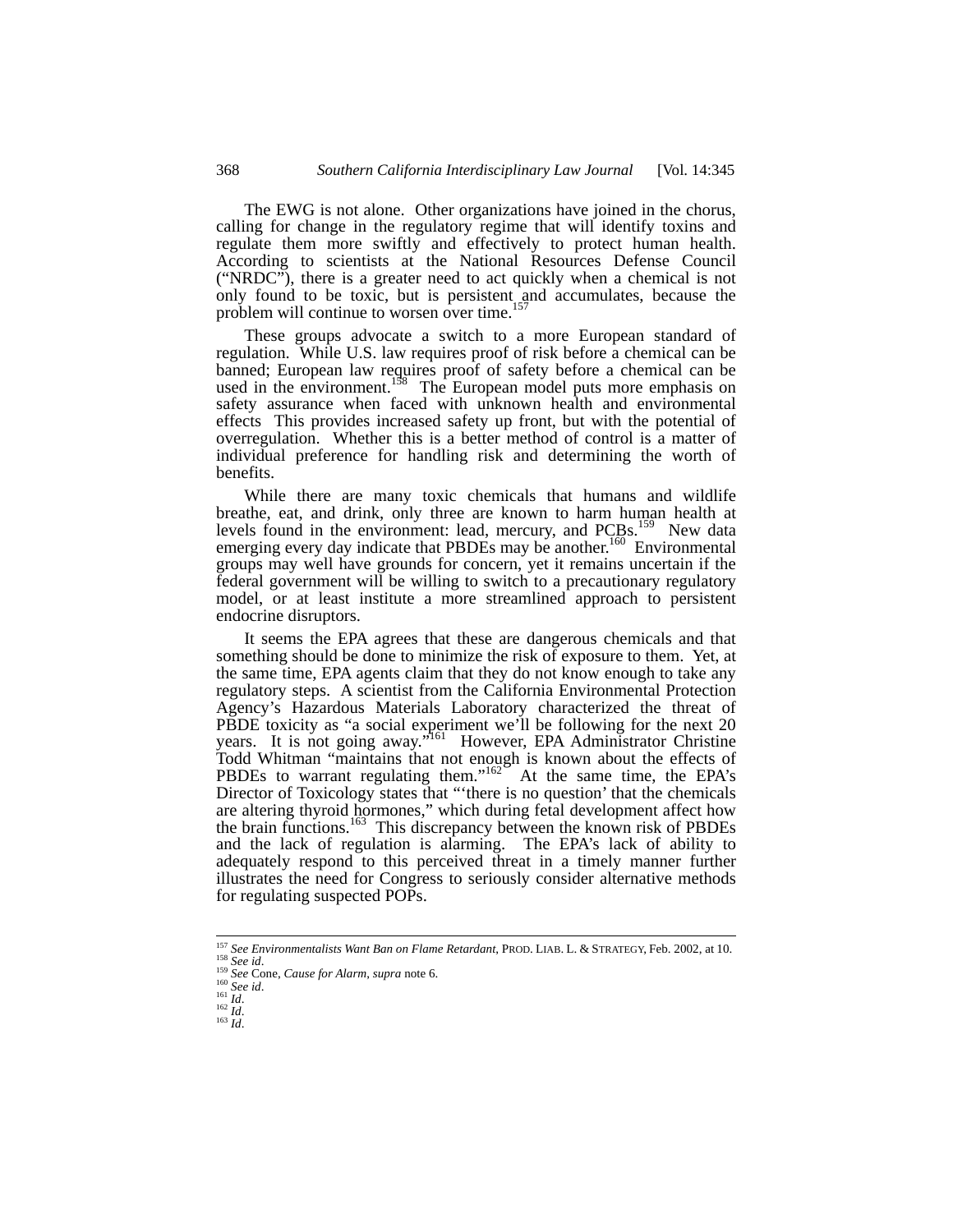#### V. CONCLUSION

California's ban on BFRs may well be the prudent thing to do in light of the potential harms and rapid accumulation of the chemicals in the environment. Nevertheless, while producing a desirable outcome in this instance, it may be setting an unwelcome precedent for other states and the federal government. California, as a powerful state, should use caution when enacting legislation as far-reaching as the ban on BFRs. Deference to federal agencies is important for several reasons, including efficiency, consistency, management of externalities, and legitimacy in the international arena.

Congress could preempt the California ban under the Commerce Clause; however, the enactment itself is not a violation of any federal right in light of gaps in the authority and interpretation of the TSCA. As a result, it is possible, and has been condoned, for California to affect interstate commerce in a way that is traditionally prohibited. There is a great need for Congress to consider strengthening the TSCA, especially given the increasing numbers of scientific studies identifying emerging chemicals of toxic concern. Without strong authority, the EPA cannot act in the best interest of the environment and human safety.

Federal entities with scientific expertise and experience are better positioned to make determinations about the health and the environmental effects than are state legislators. State governments must respond to the desires of their constituents, interest groups, and corporations, without the safety net of a standard protocol for determining if regulation is substantiated, and without the need to consider external effects on other jurisdictions. When state legislation threatens to infringe on long-held beliefs about the structure of governmental control, such as federal domination over interstate commerce, the state legislation should not be allowed.

All indications point to PBDEs being as harmful to the environment and health of humans as PCBs. Thus, it is imperative that the federal government take a step forward in the regulation of these chemicals either through the constraints presently imposed by the EPA or through Congressional action. It is inherently wrong for a single state to regulate other states through its own legislation. The U.S. Constitution, even in its broad empowerment to states, never intended for one state to interfere with the commerce of another state in the way the California legislation does. As evidence shows, the California legislature's ban on BFRs is probably prudent, yet one correct outcome may set the stage for overregulation, inefficiencies in state and federal resources, and set a precedent for California being the standard for national regulation of such substances.

State autonomy in environmental regulation should remain the norm, except with respect to chemicals that are persistent and migratory threats to human health and the environment. PBDEs represent a small number of such chemicals that pose these unique problems. As such, there is a need for strong national uniformity, similar to the actions taken to ban PCBs.